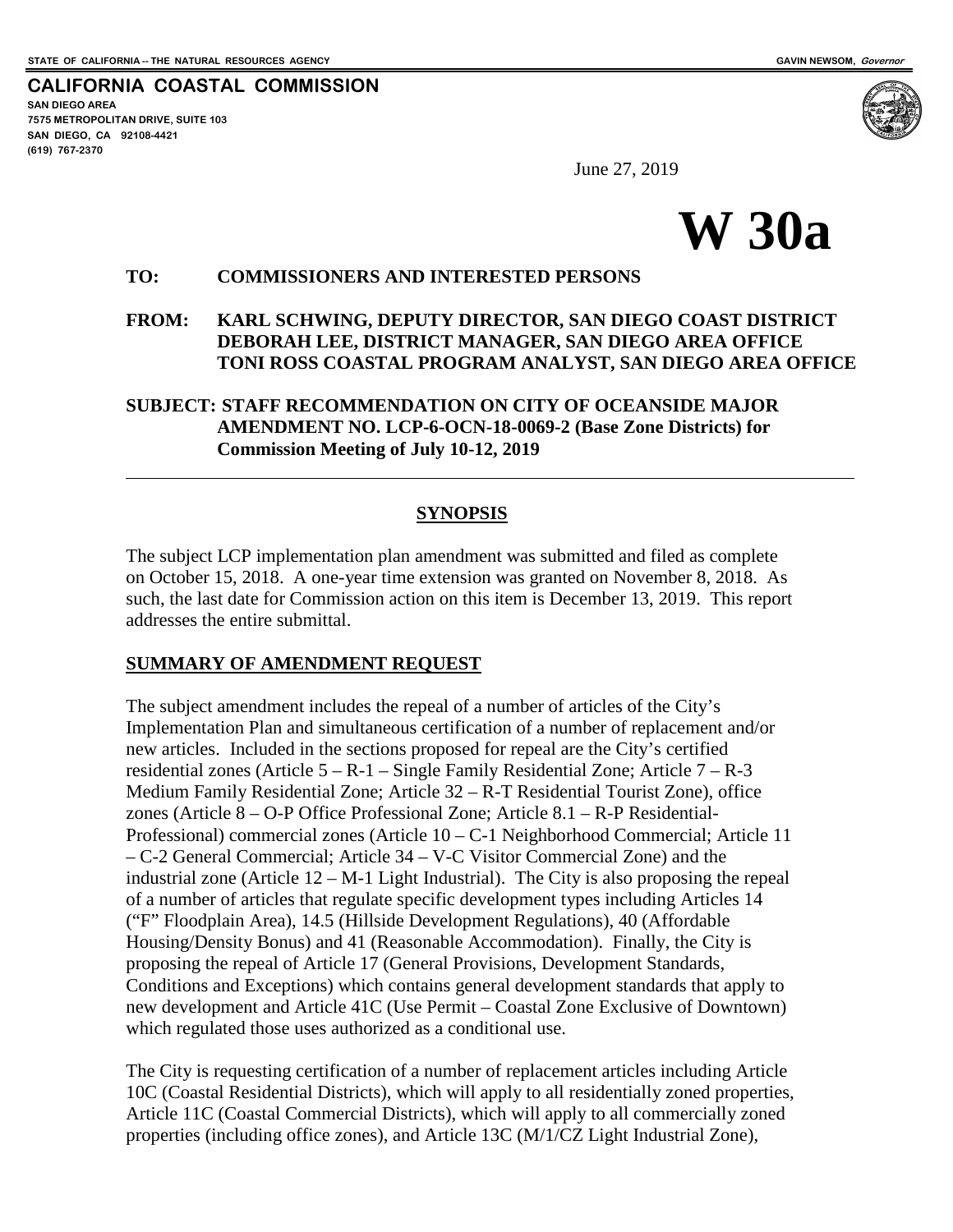which will apply to the M-1 zone, the only industrial zone that has been applied to properties within the Coastal Zone. Additional articles proposed for certification include Article 30 (Site Regulations) which contains a number of provisions that generally regulate development and will serve as the replacement for Article 17, as well as provisions for Hillside Development (Section 3039 – Hillside Development Provisions), Affordable Housing/Density Bonus (Section 3032), and Reasonable Accommodations (Section 3043), and will therefore serve as the replacement for Articles 14.5 (Hillside Development Regulations), 40 (Affordable Housing/Density Bonus) and 41 (Reasonable Accommodations) respectively. The City is not proposing to replace Article 14 ("F" Floodplain Area) or Article 41C (Use Permit – Coastal Zone Exclusive of Downtown) at this time.

### **SUMMARY OF STAFF RECOMMENDATION**

The primary purpose of the subject LCPA amendment is to finalize a years-long process the City has undergone to merge its two zoning ordinances. One of these has been certified by the Commission and is commonly referred to as the '86 ordinance. The other is applied outside the Coastal Zone is commonly referred to as the '92 ordinance. Over the last four years the City has processed four separate LCP amendments, each repealing certain sections of the '86 ordinance and certifying articles of the '92 ordinance into the IP. This amendment will be the final step in complete merger of the two ordinances. The articles that currently remain from the '86 ordinance include all residential, commercial and industrial zones as well as the general development standards that apply to a variety of development proposals. Upon certification of the subject LCPA amendment, the City will have one set of provisions that include the provisions of the certified IP as well as the zoning ordinances that apply citywide and; as a result, the '86 zoning ordinance will be eliminated.

Staff is recommending first that the Commission reject the amendment request as submitted and then approval of the amendment request with the inclusion of thirty-two (32) suggested modifications. While the number of modifications is voluminous, a significant portion of the modifications are not contentious and serve to reinsert previously certified policies within the merged zoning document, make clarifications, or include minor revisions that were requested by the City. The remaining suggested modifications are concentrated within Article 30 (Site Regulations). This article includes a number of new and generally applied development regulations, some of which have the potential to impact coastal resources. The suggested modifications call out the requirements of the Local Coastal Program or the Coastal Development Permit (CDP) process where necessary; including restrictions on various types of development if proposed within geologic setbacks, public accessways, environmentally sensitive habitat areas, areas reserved as fuel modification zones, or located within the floodplain.

A number of suggested modifications were necessary to revise Section 3019 of Article 30, which provides for the general regulation of landscaping. Modification Nos. 6, 8, 13 remove other references to landscape requirements within the residential, commercial and industrial zones and replace them with revised landscape regulations contains only within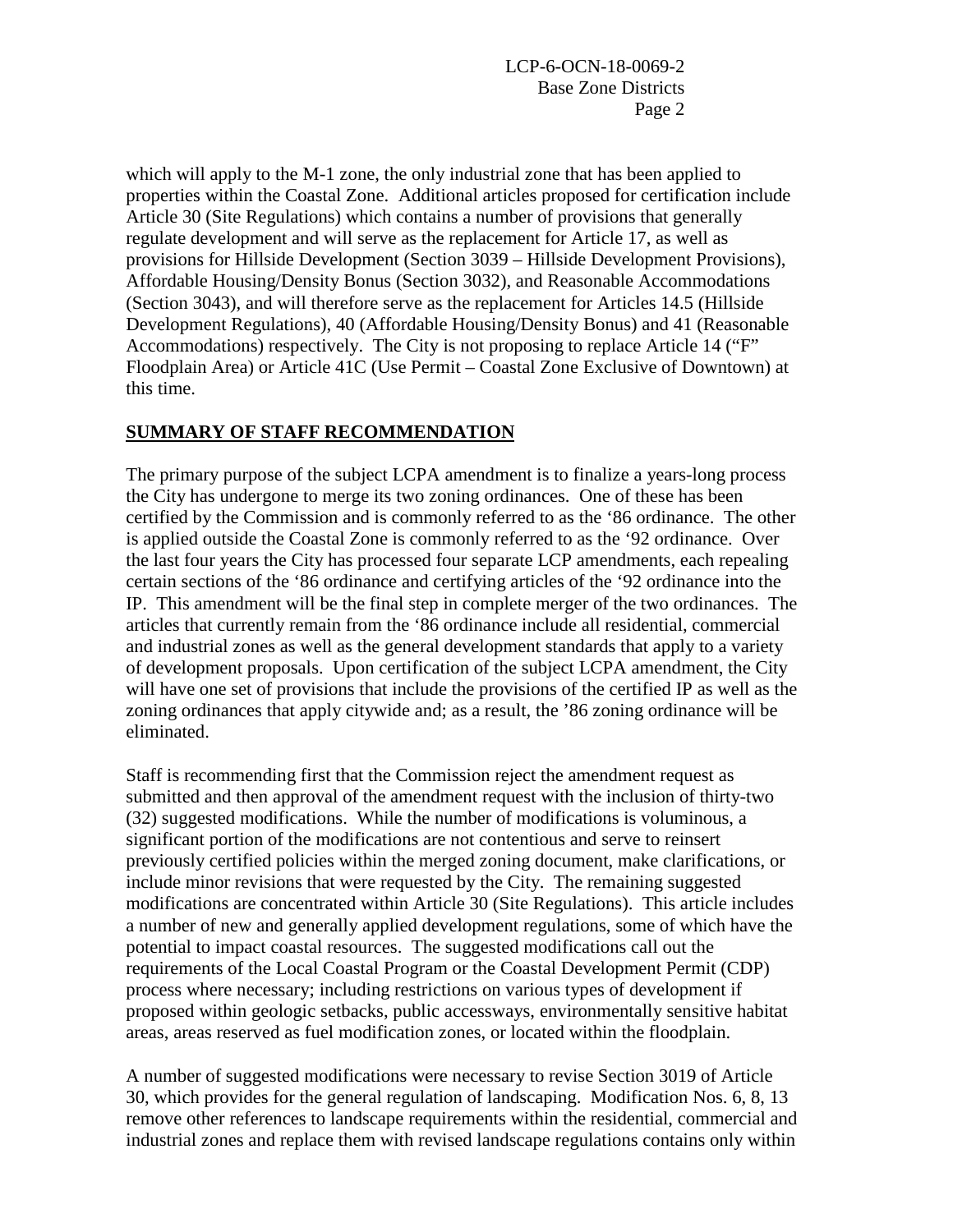Section 3019. Suggested Modification No. 24 revises Section 3019 to include provisions that require submittal of landscaping plans, which shall include fire-resistant, native, noninvasive, drought- and salt-tolerant species to promote water conservation. Then, when sites are located in scenic areas, the proposed revisions further require that landscape plans should be designed to protect views, and, when development is proposed adjacent to undeveloped land, include measures to provide appropriate fuel modification areas. Suggested Modification No. 24 further requires that when new development is proposed adjacent to sensitive habitat areas, no brush management may occur within ESHA.

Suggested Modification No. 31 has been included and provides public access requirements for a significant portion of the City. As proposed, the amendment would repeal a policy that requires at least seven vertical public accessways be provided within the northern portion of the City. Maintaining and providing public access is one of the key tenets of the City's LCP and removing the policy would not only weaken the City's ability to require maintenance and protection for existing public accessways, but would also weaken the City's ability to require the construction of new lateral accessways. Suggested Modification No. 31 reinserts this language as a new section (Section 3045 – Public Access Requirements) into Article 30 (Site Regulations).

Finally, the amendment proposes the repeal of Article 14 which contains the City's regulations for development within the floodplain. The City has indicated that the Municipal Code contains preferred provisions for development in the floodplain; however, these provisions are not a part of the LCP. As such, Suggested Modification No. 32 reinserts the certified regulations for development into the floodplain as a new section (Section 3046 - Floodplain Requirements for Coastal Zone Properties) into Article 30 (Site Regulations).

The appropriate resolutions and motions begin on Page 6. The suggested modifications begin on Page 7. The findings for denial of the Implementation Plan Amendment as submitted begin on Page 19. The findings for approval of the plan, as modified, begin on Page 30.

## **BACKGROUND**

For the last decade, the City has been utilizing two different zoning ordinances, one of which applied to properties located in the Coastal Zone and one of which applied for the remainder of the City. However, the use of two different zoning documents became problematic and starting in 2015, the City began the process of merging the two documents. City and Commission staffs worked cooperatively to expedite those changes, which do not raise Land Use Plan or Coastal Act consistency concerns. The Commission certified the first group of revisions, changes that could be found to be minor in nature, in December of 2015. Since 2015, the Commission has approved three additional LCP amendments that further facilitated the merger of the two documents (ref. LCP-6-OCN-16-0071-2; LCP-6-OCN-16-0072-3; LCP-6-OCN-17-0039-1).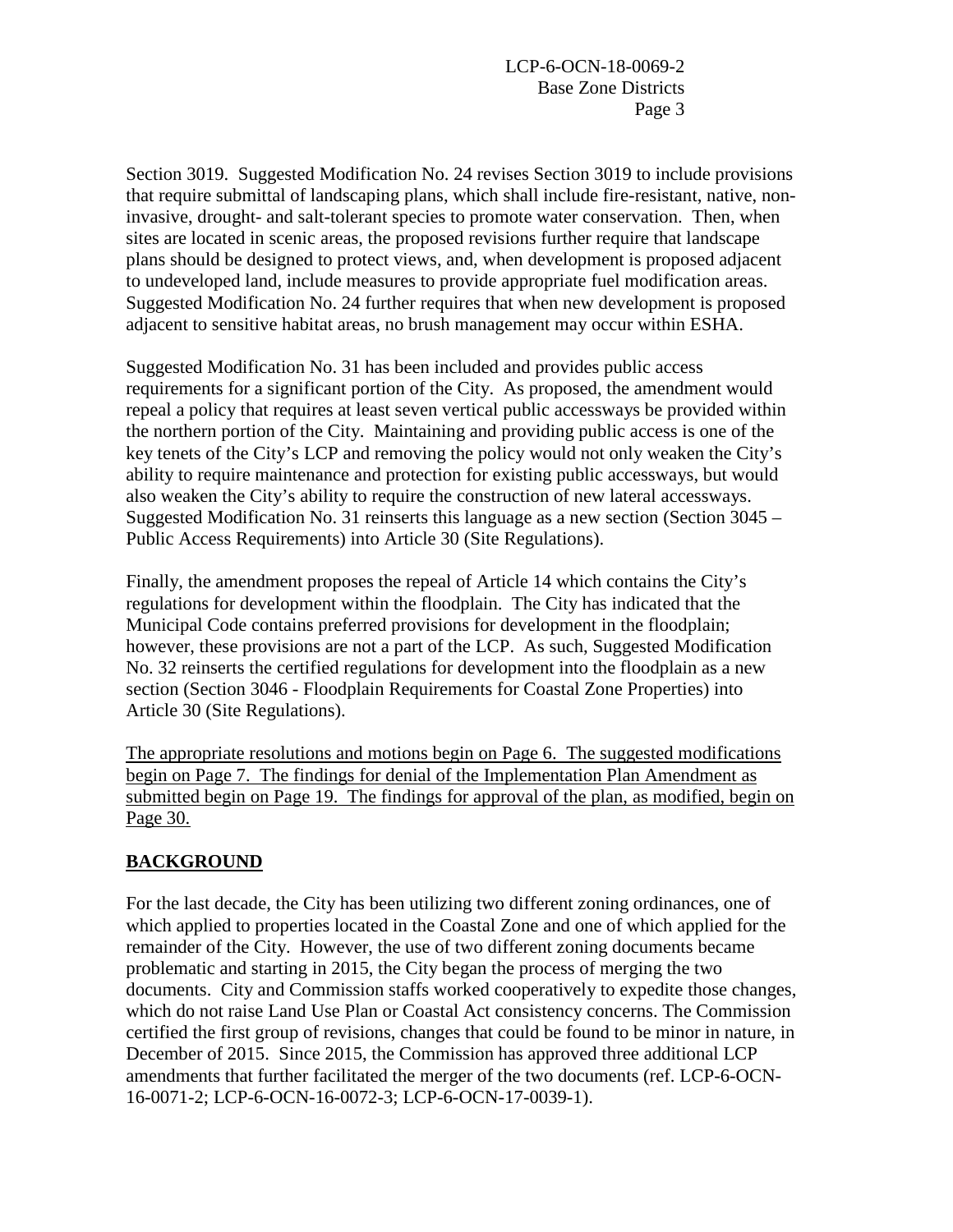The subject amendment now represents the final LCP amendment that will complete the merging of these two zoning ordinances. This set of revisions repeal the base zone districts (residential, commercial, industrial) and site regulations and subsequently present new, and in some cases updated, base zone districts and site regulations. Upon completion of the subject amendment request, the City will have one zoning law that will apply citywide. However, the Commission and the City have identified additional changes, including updating the City's stringline maps, modifying height restrictions, and updating definitions for terms that have historically caused issues for the City, among others that are necessary. The City staff has indicated they intend to continue efforts to update the LCP to include these revisions. Additionally, the City recently received a Local Coastal Program Local Assistance Grant from the Commission to include a Sea Level Rise Vulnerability Assessment, Adaptation Plan, and overall LUP Update, and; as such, the City will include some of these specific components into its forthcoming LCP Update.

# **ADDITIONAL INFORMATION**

Further information on the City of Oceanside LCP Amendment No. LCP-6-OCN-18- 0069-2 may be obtained from **Toni Ross**, Coastal Planner, at (619) 767-2370.

## **EXHIBITS**

Exhibit 1 – [Resolution No.](https://documents.coastal.ca.gov/reports/2019/7/30a/30a-7-2019-exhibits.pdf) 2018-P26 Exhibit 2 – [Ordinance No. 18-ORO424-1](https://documents.coastal.ca.gov/reports/2019/7/30a/30a-7-2019-exhibits.pdf) Exhibit 3 – [Proposed Text Changes in Strikeout/Underline](https://documents.coastal.ca.gov/reports/2019/7/30a/30a-7-2019-exhibits.pdf)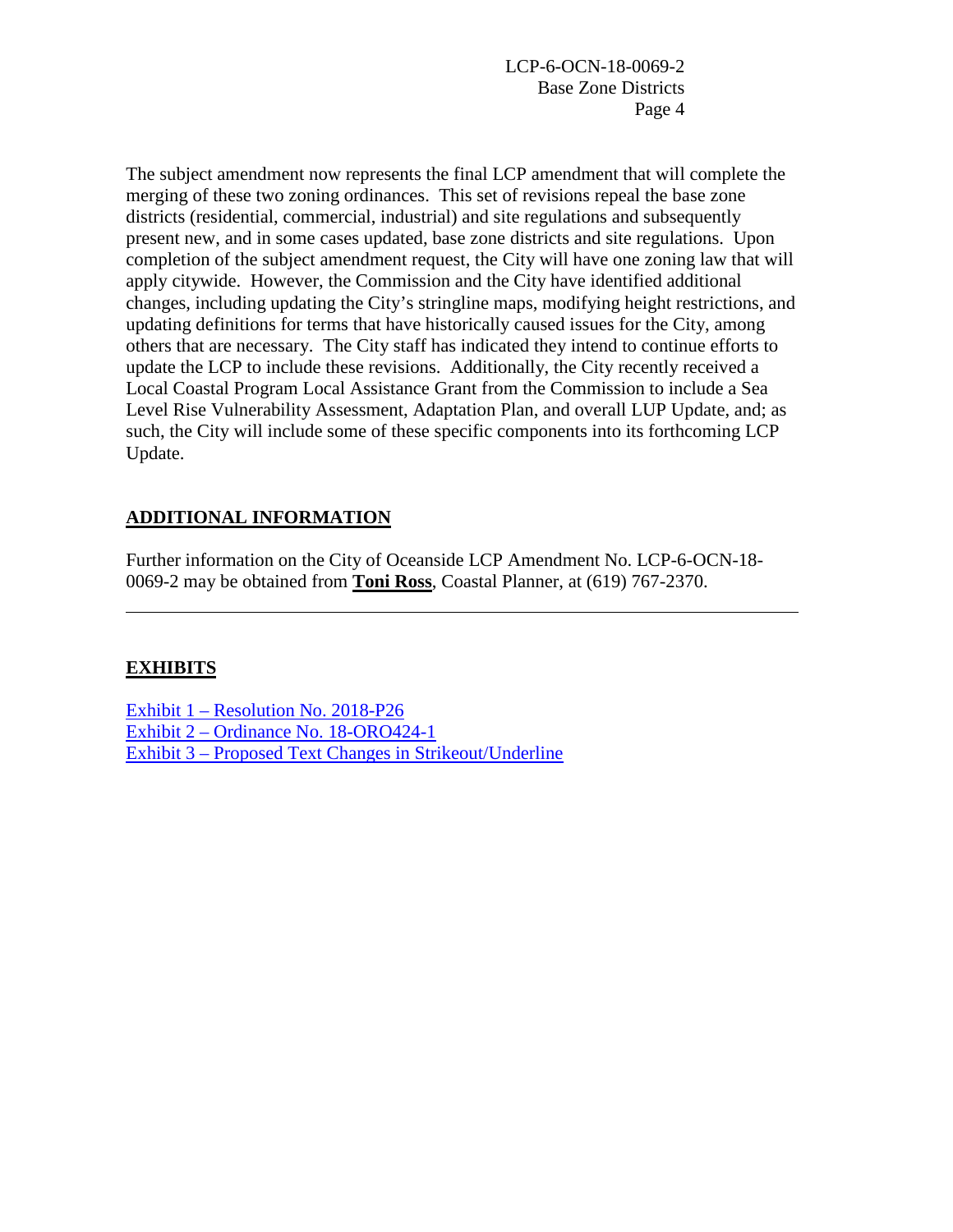## **PART I. OVERVIEW**

# **A. LCP HISTORY**

The City of Oceanside first submitted its Land Use Plan (LUP) to the Commission in July 1980, and it was certified with suggested modifications on February 19, 1981. This action, however, deferred certification on a portion of the San Luis Rey River valley where an extension of State Route 76 was proposed. On January 25, 1985, the Commission approved with suggested modifications the resubmitted LUP and Implementing Ordinances. The suggested modifications for this approval were related to the guaranteed provision of recreation and visitor-serving facilities, assurance of the safety of shorefront structures, and the provision of an environmentally sensitive routing of the proposed Route 76 east of Interstate 5. The suggested modifications to the Zoning/Implementation phase resulted in ordinances and other implementation measures that were consistent with the conditionally certified LUP policies.

With one exception, the conditionally certified LUP and Implementing Ordinances were reviewed and approved by the City on May 8, 1985. The City requested that certification be deferred on one parcel adjacent to Buena Vista Lagoon designated by the City for "Commercial" use; the Commission's suggested modification designated it as "Open Space." On July 10, 1985, the Commission certified the City's LCP as resubmitted by the City, including deferred certification on the above parcel.

# **B. STANDARD OF REVIEW**

Pursuant to Section 30513 of the Coastal Act, the Commission may only reject zoning ordinances or other implementing actions, as well as their amendments, on the grounds that they do not conform with, or are inadequate to carry out, the provisions of the certified land use plan. The Commission shall take action by a majority vote of the Commissioners present.

# **C. PUBLIC PARTICIPATION**

Section 30503 of the Coastal Act requires local governments to provide the public with maximum opportunities to participate in the development of the LCP amendment prior to its submittal to the Coastal Commission for review. The City held a Planning Commission meeting with regard to the subject amendment request on May 21, 2018. The City held a City Council meeting on June 20, 2018. All local hearings were duly noticed to the public. Notice of the subject amendment has been distributed to all known interested parties.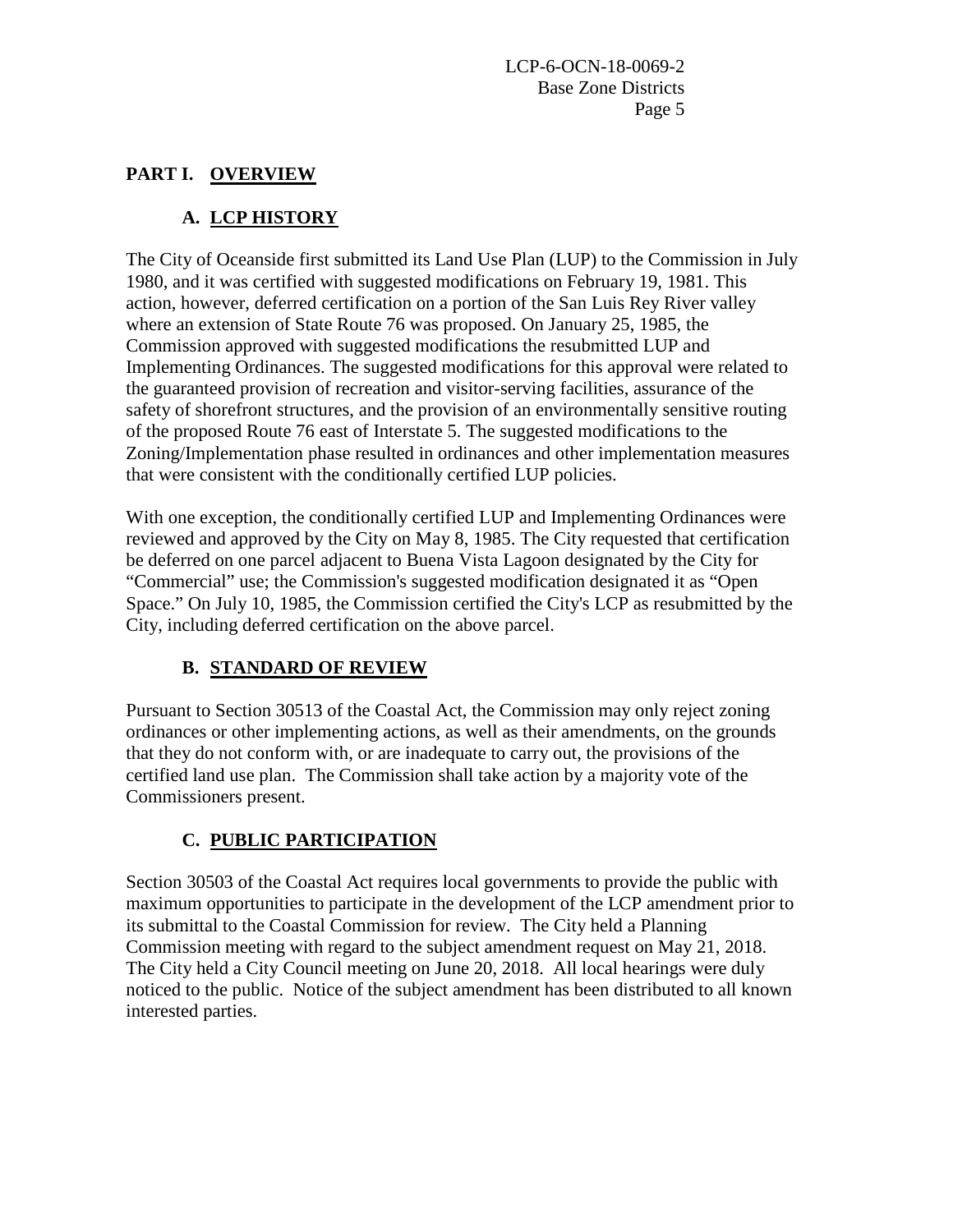## **PART II. LOCAL COASTAL PROGRAM SUBMITTAL - RESOLUTIONS**

Following a public hearing, staff recommends the Commission adopt the following resolutions and findings. The appropriate motion to introduce the resolution and a staff recommendation are provided just prior to each resolution.

## **I. MOTION I:** *I move that the Commission reject Implementation Program Amendment No. LCP-6-OCN-18-0069-2 for the City of Oceanside as submitted.*

## **STAFF RECOMMENDATION OF REJECTION:**

Staff recommends a **YES** vote. Passage of this motion will result in rejection of Implementation Program and the adoption of the following resolution and findings. The motion passes only by an affirmative vote of a majority of the Commissioners present.

## **RESOLUTION TO DENY CERTIFICATION OF THE IMPLEMENTATION PROGRAM AS SUBMITTED:**

The Commission hereby denies certification of the Implementation Program Amendment submitted for the City of Oceanside and adopts the findings set forth below on grounds that the Implementation Program amendment as submitted does not conform with, and is inadequate to carry out, the provisions of the certified Land Use Plan. Certification of the Implementation Program amendment would not meet the requirements of the California Environmental Quality Act as there are feasible alternatives and mitigation measures that would substantially lessen the significant adverse impacts on the environment that will result from certification of the Implementation Program amendment as submitted.

## **II. MOTION II:** *I move that the Commission certify the Implementation Program Amendment No. LCP-6-OCN-18-0069-2 for the City of Oceanside if it is modified as suggested in this staff report.*

# **STAFF RECOMMENDATION:**

Staff recommends a **YES** vote. Passage of this motion will result in certification of the Implementation Program Amendment with suggested modifications and the adoption of the following resolution and findings. The motion passes only by an affirmative vote of a majority of the Commissioners present.

## **RESOLUTION TO CERTIFY THE IMPLEMENTATION PROGRAM AMENDMENT WITH SUGGESTED MODIFICATIONS:**

The Commission hereby certifies the Implementation Program Amendment for the City of Oceanside if modified as suggested and adopts the findings set forth below on grounds that the Implementation Program Amendment, with the suggested modifications,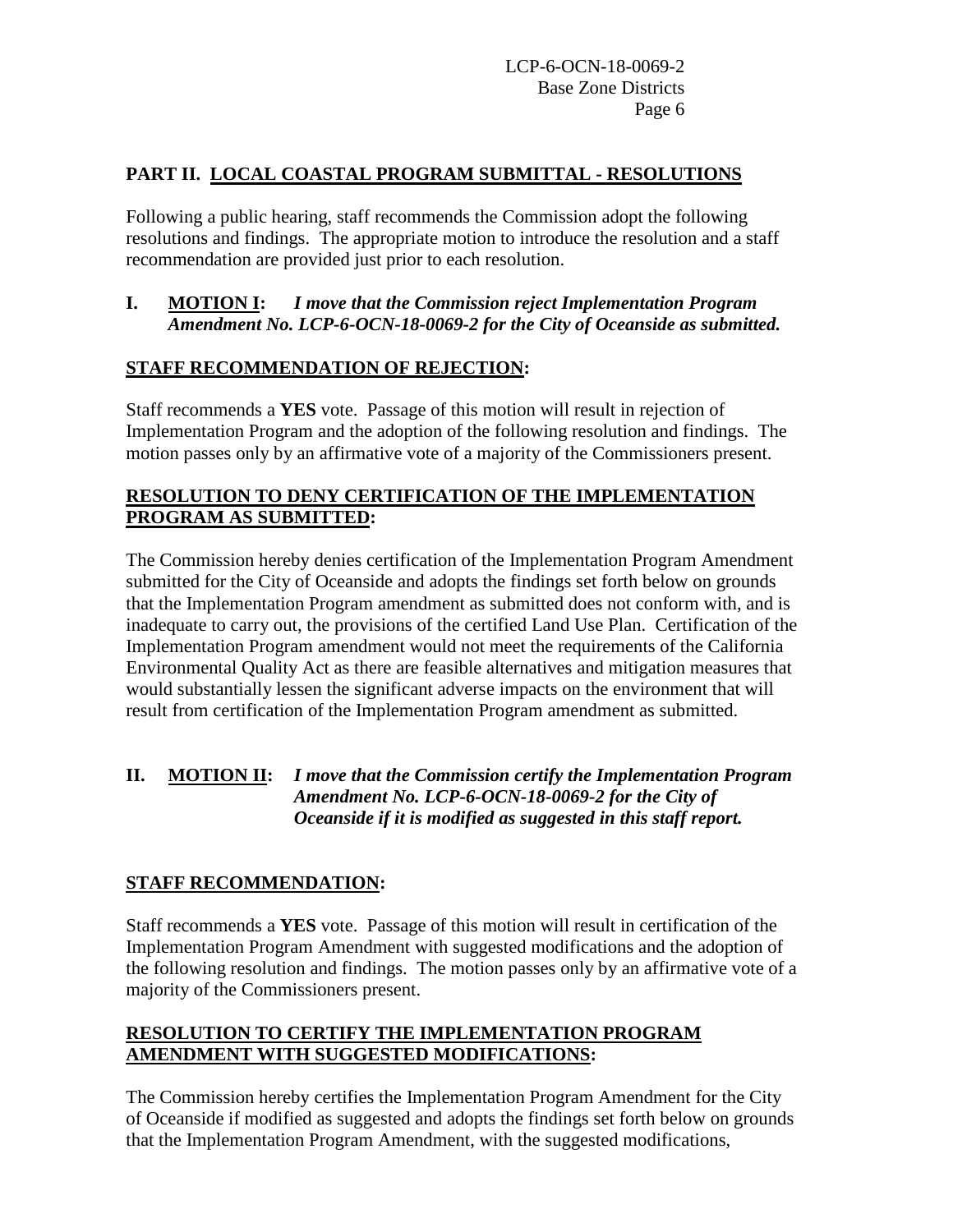conforms with and is adequate to carry out the certified Land Use Plan. Certification of the Implementation Program Amendment if modified as suggested complies with the California Environmental Quality Act, because either 1) feasible mitigation measures and/or alternatives have been incorporated to substantially lessen any significant adverse effects of the Implementation Program Amendment on the environment, or 2) there are no further feasible alternatives and mitigation measures that would substantially lessen any significant adverse impacts on the environment.

# **PART III.SUGGESTED MODIFICATIONS**

Staff recommends the following suggested revisions to the proposed Implementation Plan be adopted. The underlined sections represent language that the Commission suggests be added, and the struck-out sections represent language which the Commission suggests be deleted from the language as originally submitted.

1. Modify Section 1010C – Specific Purposes section of the Coastal Residential District, as follows:

In addition to the general purposes listed in Article 1, the specific purposes of the coastal residential districts are to:

A. Provide appropriately located areas for residential development that are consistent with the General Plan and with standards of public health and safety established by the City Code.

[…]

G. Provide sites for public and semipublic land uses needed to complement residential development or requiring a residential environment.

H. Ensure the provision of public services and facilities needed to accommodate planned population densities.

I. The purpose of the R-T Zone is intended to accommodate tourist and year-round visitor-serving uses to serve all income levels. The R-T Zone is primarily designated on shorefront property in order to optimize access to the beach.

2. Modify Section 1020C – General Criteria section of the Coastal Residential District, as follows:

The following general criteria are hereby established for use in the classification or reclassification of land to the R-1/CZ, R-3/CZ and R-T/CZ zone:

1. General Plan and Local Coastal Program – Compliance with the General Plan and the Local Coastal Program where applicable, shall be established.

3. Modify Section 1030C –Additional Use Regulations for High Rise Structures within Residential Districts, as follows: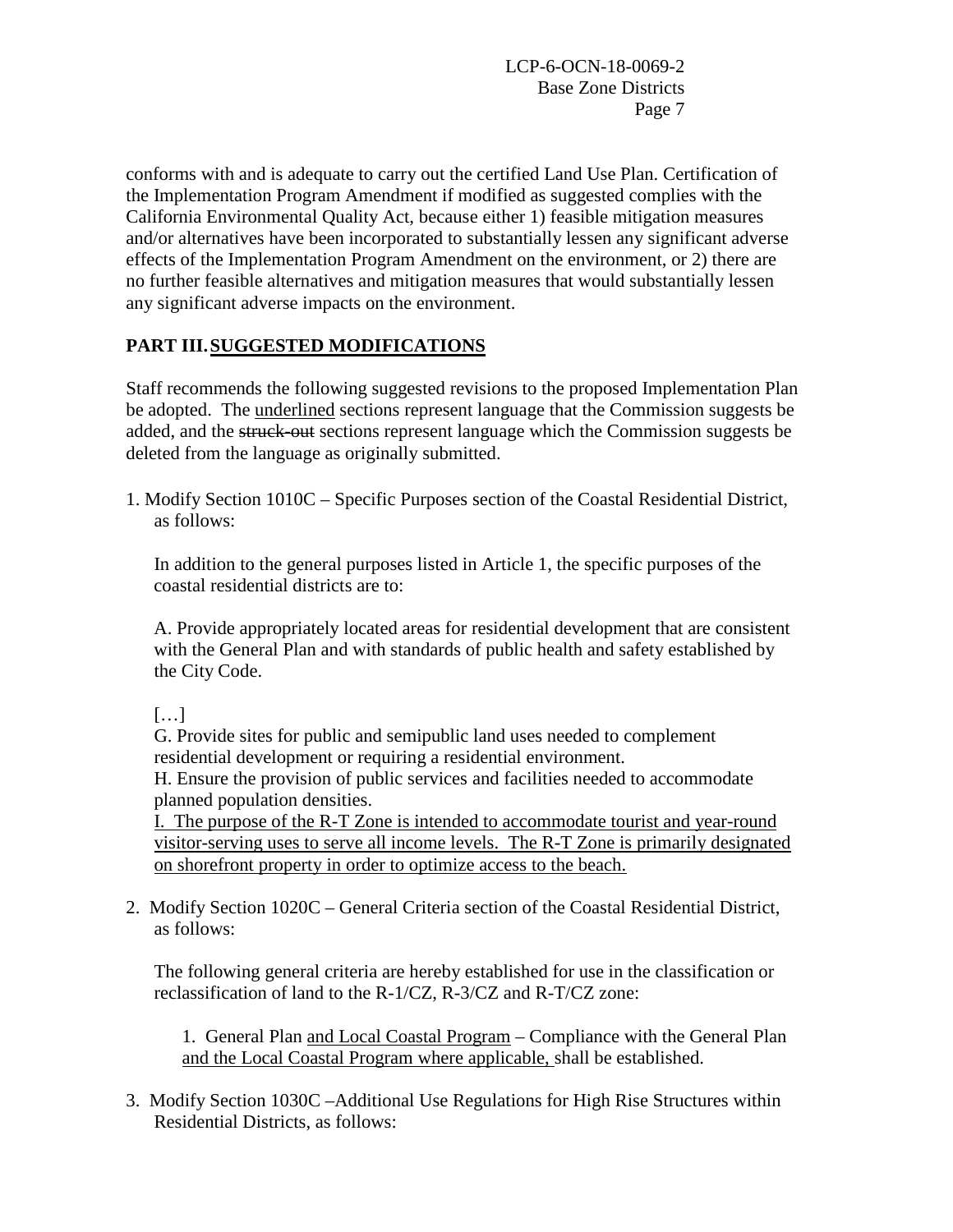(X) The Planning Commission shall determine from the evidence presented at the hearing that all of the following facts exist:

(a) The proposed building or structure at the particular location and under the proposed conditions of development has complied with good planning practices, including provisions for height, building bulk, yards, open space, lot coverage, grading and related public health, safety and convenience features, and will provide for the preservation of the general welfare of the community as if developed to the height limits imposed by the provisions of the appropriate zone.

(b) The proposed building or structure will comply with the regulations and conditions specified in the Building Code for such structures. (c) For properties located in the Coastal Zone, the proposed building or structure shall comply with the regulations specified in the Local Coastal Program.

 $(d)$ (e) The granting of an exception will not adversely affect any adopted plan of any governmental agency.

The Planning Commission may modify or further restrict setback requirements, maximum height, off-street parking, and landscaping requirements upon a specified finding being made that it is necessary to provide for a more aesthetically pleasing project or necessary for the preservation of health, safety, peace or general welfare of persons living in or near the project.

4. Modify Section 1040 – Property Development Regulations, Additional Development Regulations for Minimum Yards to include standard for development along The Strand, as follows:

|                        | $R-1/CZ$ | $R - 3/CZ$ | $R-T/CZ$ | <b>Additional Regulations</b>                                                                                                                                        |
|------------------------|----------|------------|----------|----------------------------------------------------------------------------------------------------------------------------------------------------------------------|
| $\left[\ldots\right]$  |          |            |          |                                                                                                                                                                      |
| Minimum Yards:<br>CC)  |          |            |          | (G, P, T, W, AA, BB,                                                                                                                                                 |
| reference, as follows: |          |            |          | 5. Modify Section 1040 – Property Development Regulations, Additional Regulations<br>for Horse Yard Areas to incorporate the provisions of Section 3034 (Animals) by |

|                                      | $R-1/CZ$ | $R - 3/CZ$ | $R-T/CZ$ | Additional |
|--------------------------------------|----------|------------|----------|------------|
| Regulations<br>$\lceil \dots \rceil$ |          |            |          |            |
|                                      |          |            |          |            |

Horse Yard Areas See Section 3034 (P)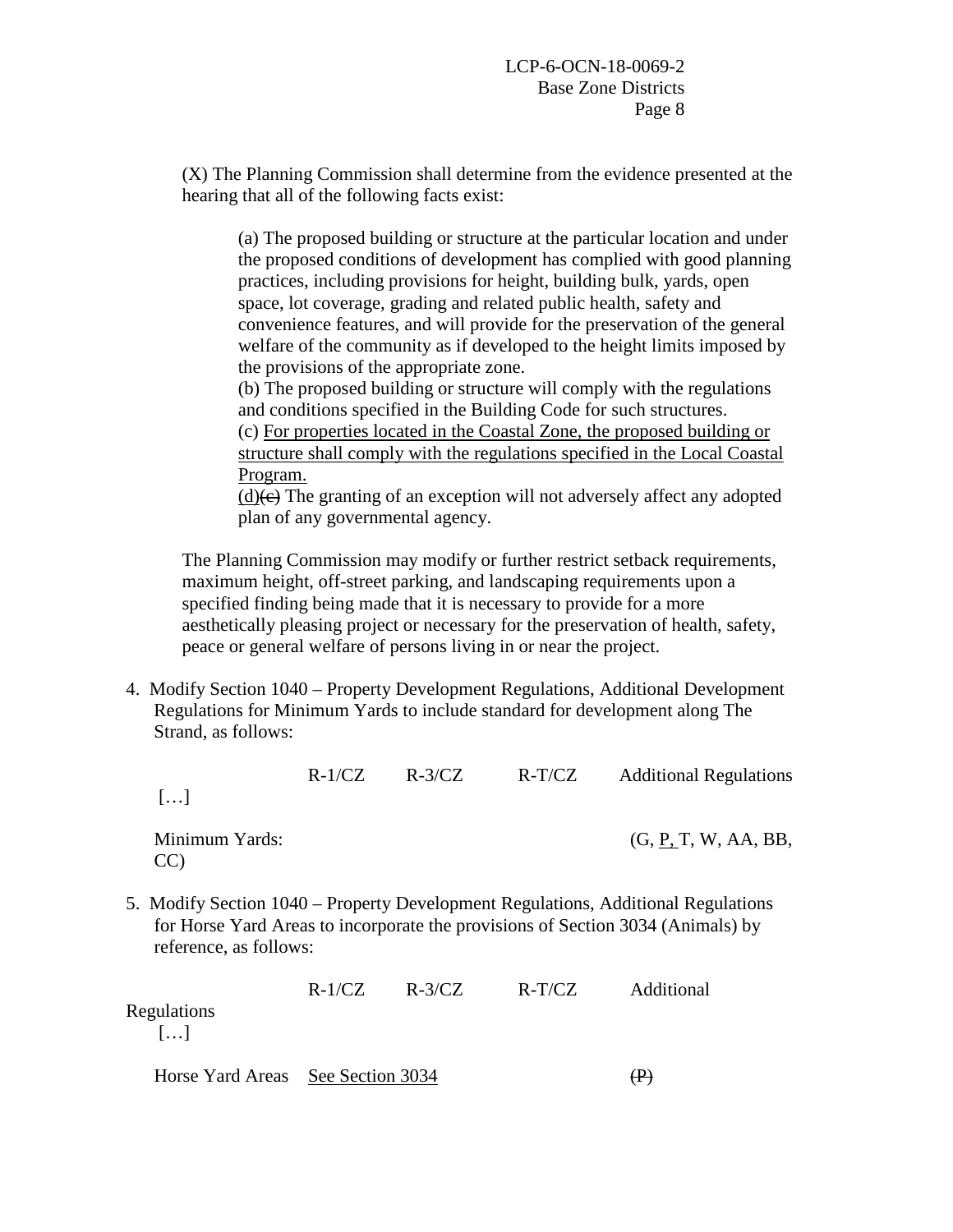6. Modify Section 1040 – Property Development Regulations, Additional Regulations for Minimum Site Landscaping to incorporate the provisions of Section 3019 (Landscaping, Irrigation and Hydroseeding by reference, as follows:

 R-1/CZ R-3/CZ R-T/CZ Additional Regulations […]

### Minimum Site Landscaping (J)(EE)

- 
- 7. Modify Section 1040 Property Development Regulations, Additional Regulations to incorporate the provisions of Section 3045 (Public Access Requirements) by reference as follows:

 R-1/CZ R-3/CZ R-T/CZ Additional Regulations […]

Public Access Requirements See Section 3045

- 8. Eliminate Section 1040 Additional Development Regulations for Landscaping (to be replaced by Section 3019 (Landscaping, Irrigation and Hydroseeding), as follows:
	- (J) All open areas with the exception of vehicular accessways and parking areas, pedestrian walkways, and recreational facilities shall be landscaped. A minimum of sixty (60) percent landscaping shall be provided within the required front and side yard setback areas, respectively. All landscaped areas shall have a permanent irrigation system providing one hundred (100) percent irrigation.
- 9. Modify Section 1040 Additional Development Regulations for Fences and Walls to include fencing restrictions in sideyards along the shorefront, as follows:
	- (K) The maximum height of a fence or wall, including retaining walls shall be 6 feet except in required front yards abutting a street where the maximum height shall be 42 inches. Fences in front yards abutting a street may be up to 5-feet in heights, if the fence material above 42 inches is decorative in appearance and 75 percent open. "Chainlink" or similar materials are not acceptable decorative material for fences above 42 inches in height. In addition, all fences and walls shall be subject to the driveway visibility requirements of Section 3115 and all retaining walls over 4 feet in height shall be planted and irrigated. Tennis court fencing shall be a maximum height of 12 feet and shall not be located within any required yard. Side yard fencing located on properties between the sea and the first coastal road shall be designed to maintain views and shall be at least 75 percent open.
- 10. Eliminate Article 1040 Property Development Regulations: Additional Development Regulations for Horse Yard Area (to be replaced by Section 3034 (Animals)), as follows: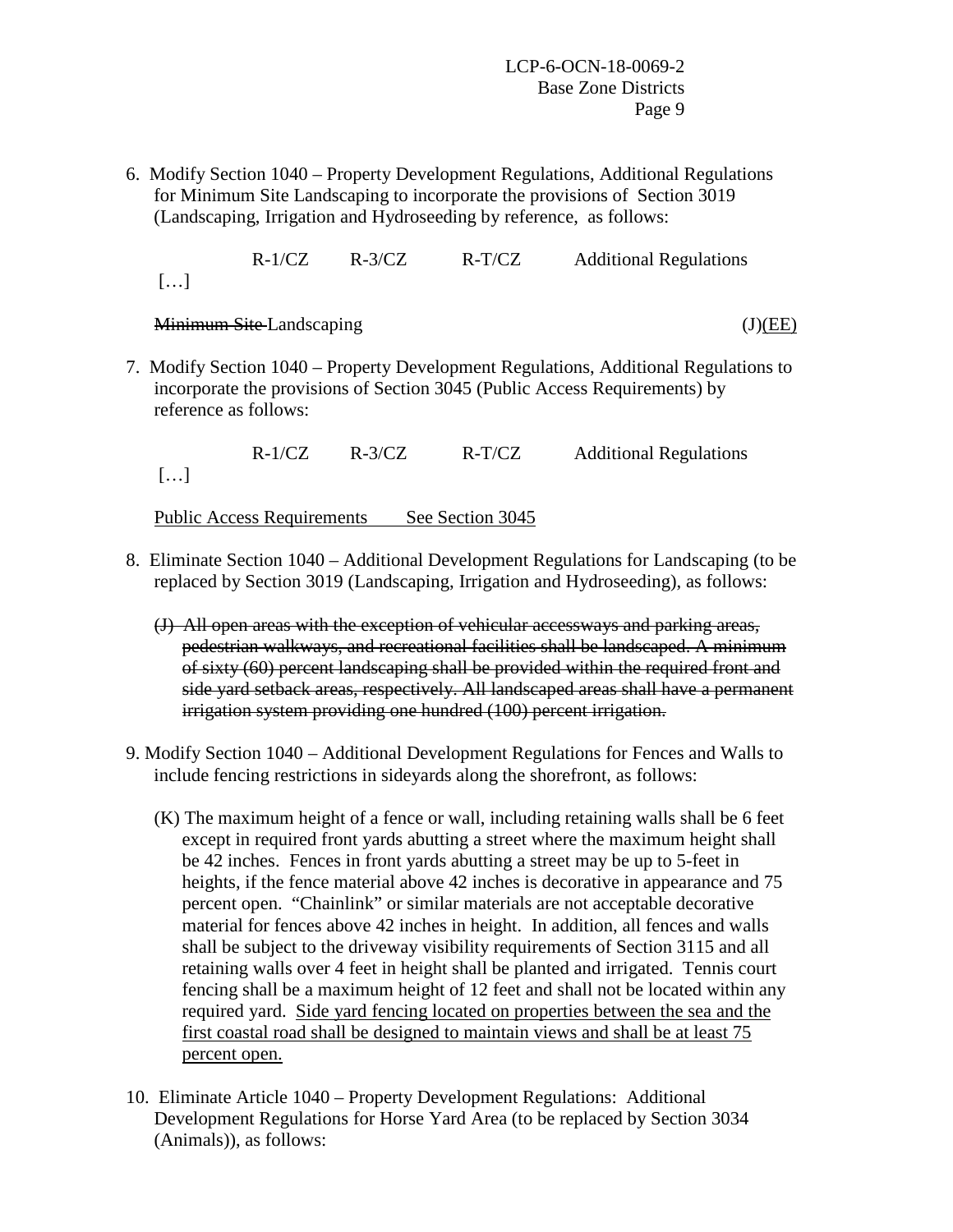(P) Minimum horse yard areas, consisting of seventy-two hundred (7,200) square feet of useable area shall be maintained on a residential lot for the stabling and servicing of up to two (2) horses. One additional horse is allowed for each thirtysix hundred (3,600) square feet of useable horse yard area, not to exceed a maximum of four (4) horses per lot, unless a Conditional Use Permit is approved by the City Planner to exceed four (4) horses. Useable area for horse yards shall be defined as an area with no slopes greater than 10 to 1. The horse yard shall be able to site the following facilities exclusive of side and rear-yard setbacks.

(1) A minimum of one (1) 24 foot by 24 foot pen for the stabling and servicing of one horse.

(2) A minimum of two (2) 24 foot by 24 foot pens for the stabling and serving of two horses.

(3) A minimum area of 150 square feet for hay and tack storage.

(4) A minimum area of 250 square feet for waste storage.

(5) A minimum 50 foot diameter lunge (exercise) area.

(6) Vehicular access for hay delivery and horse trailers.

(7) No horse shall be stabled within forty (40) feet of any window or door of any on or off-site building used for human habitation. Additionally, all structures, including barns and stables, shall comply with all applicable development regulations. Corrals shall maintain a minimum side and rearyard setback of five (5) feet and a front-yard setback of twenty-five (25) feet.

11. Add a new policy to Section 1040 – Additional Development Regulations for buildings located along The Strand, as follows:

(P) Buildings along The Strand shall be designed so that when viewed from the beach, the visual impact is minimized to the maximum extent possible.

12. Revise Article 1040 – Property Development Regulations: Additional Development Regulations for Exceptions to Height Limits, as follows:

(Y) See Section 3018 Exceptions to Height Limits. Penthouses or roof structures for the housing of elevators, stairways, ventilator fans, air conditioning or similar equipment required to operate and maintain the building, fire or parapet walls, skylights, towers, church steeples, flag poles, chimneys, antennas and similar structures may be erected above the height limits prescribed hereinabove provided the same may be safely erected and maintained at such height, in view of the surrounding conditions and circumstances, but no penthouses or roof structures or any space above the height limit shall be allowed for the purpose of providing additional floor space.

Projects that exceed base density allowances and reserve units for low-income households in accordance with Municipal Code Section 14C.7 are eligible for one additional story, not to exceed eight (8) additional feet above the maximum allowable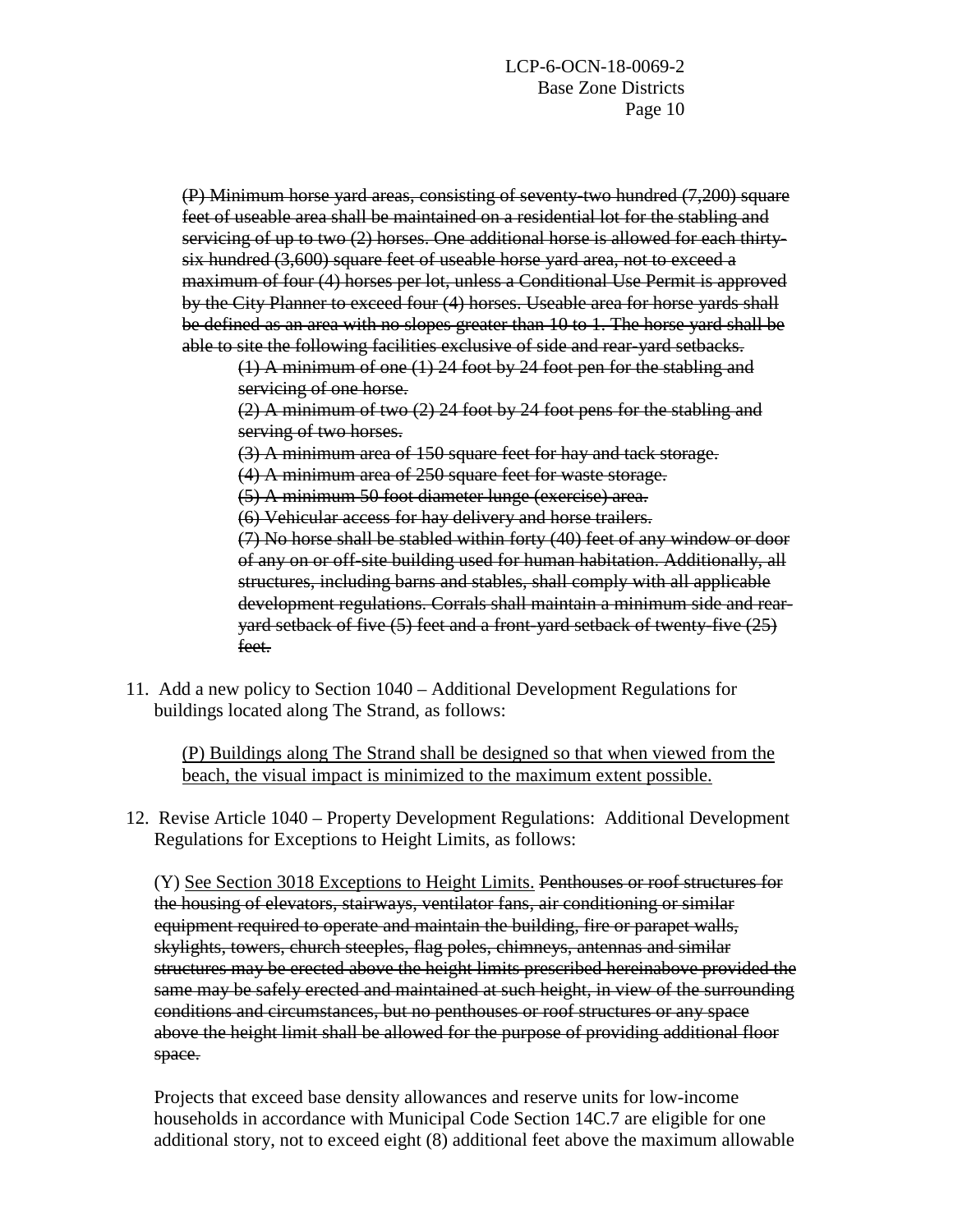height for the surrounding zoning district. While this concession is granted to qualified projects without the benefit of a variance, it does not preclude the discretionary review process, through which project approval may be contingent upon neighborhood compatibility, mitigation of massing impacts, compliance with the California Environmental Quality Act, and other considerations that may have the effect of limiting the overall bulk and scale of development.

13. Add a new policy to Article 1040 – Additional Development Regulations to incorporate the regulations of Article 3019 (Landscaping, Irrigation and Hydroseeding) by reference, as follows:

(EE) See Article 3019: Landscaping, Irrigation and Hydroseeding

14. Revise Section 1110C – Specific Purposes of the Coastal Commercial District, as follows:

The additional purposes of each Coastal Commercial district are as follows:

# […]

VC/CZ Visitor Commercial District. To provide recreation-oriented and visitor serving commercial activities near recreation and scenic areas with immediate access to freeways and major thoroughfares. This classification encompasses specialized commercial uses which are directly dependent, supportive or related to the coast including the Harbor area, the San Luis Rey River area, and the municipal pier area.

15. Modify Section 1130 –Additional Use Regulations for High Rise Structures within Commercial Districts, as follows:

(K) The Planning Commission shall determine from the evidence presented at the hearing that all of the following facts exist:

(a) The proposed building or structure at the particular location and under the proposed conditions of development has complied with good planning practices, including provisions for height, building bulk, yards, open space, lot coverage, grading and related public health, safety and convenience features, and will provide for the preservation of the general welfare of the community as if developed to the height limits imposed by the provisions of the appropriate zone. (b) The proposed building or structure will comply with the regulations and conditions specified in the Building Code for such structures. (c) For properties located in the Coastal Zone, the proposed building or structure shall comply with the regulations specified in the Local Coastal Program.  $(d)$ (e) The granting of an exception will not adversely affect any adopted plan of

any governmental agency.

The Planning Commission may modify or further restrict setback requirements, maximum height, off-street parking, and landscaping requirements upon a specified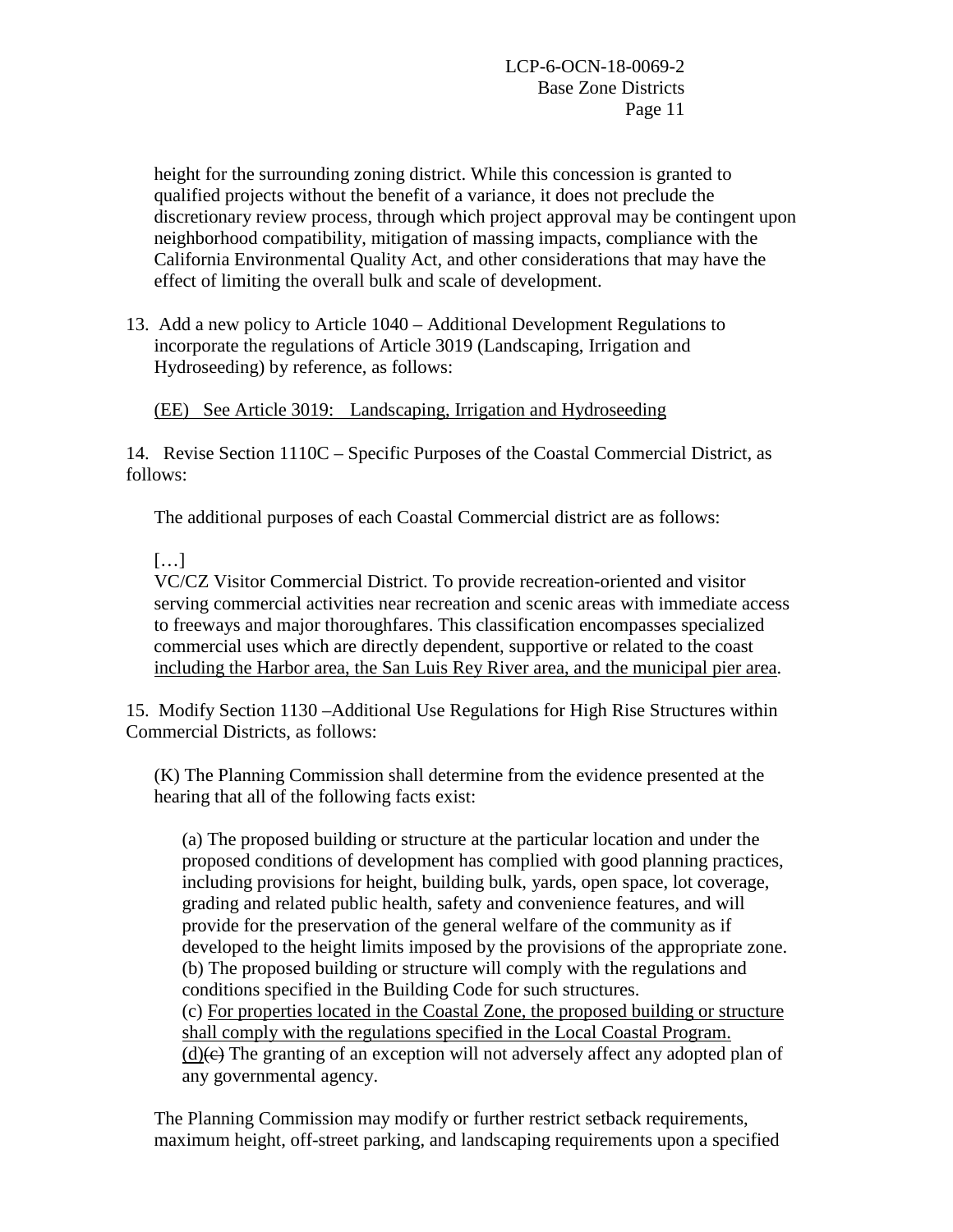finding being made that it is necessary to provide for a more aesthetically pleasing project or necessary for the preservation of health, safety, peace or general welfare of persons living in or near the project.

16. Revise Section 1140 – Property Development Rights, Minimum Yard Requirements to reference applicable regulations for setbacks within the V/C Visitor-Serving Commercial Zone, as follows:

|                      | V/C/CZ        | $C-1/CZ$     | $C-2/CZ$      | OP/CZ | Add.   |  |  |
|----------------------|---------------|--------------|---------------|-------|--------|--|--|
| Reg.                 |               |              |               |       |        |  |  |
| Minimum yards:       |               |              |               |       | (O, R) |  |  |
| Front $(ft)$ .       | see add. regs | - 10         | per add. regs | 15    | (C)    |  |  |
| Side $(ft.)$         |               |              |               |       | (C)    |  |  |
| Corner Side (ft.)    |               | 10           | 10            | 10    | (C)    |  |  |
| Rear $(ft)$ .        |               | $\mathbf{0}$ |               |       | (C,P)  |  |  |
| Maximum Height (ft.) |               |              |               |       |        |  |  |

17. Add new policy to Section 1140 – Additional Development Regulations to incorporate applicable building setbacks in V/C Visitor-Serving Commercial Zone, as follows:

(R) Building Setbacks in V/C Zone. Although a minimum front yard, side yard, and rear yard setbacks are not specified herein for all types of land uses, developers should be guided by the following criteria:

- (1) Proposals for front yard, side yard, or rear yard will be judged on the merits of each individual proposal and the architectural compatibility of all proposed structures with existing or proposed structures on adjoining parcels. Functional site layout with special attention to design of recreational, parking and landscaped areas may produce an acceptable proposal with minimum or no setbacks. Abutting property owners shall be advised of proposals for no setback on side and rear yards prior to approval of same.
- 18. Modify Section 1130 Land Use Regulations for Hotels, Motels & Tourist Cottages within Coastal Commercial Districts, as follows:

V/C/CZ C-1/CZ C-2/CZ OP/CZ

Add. Reg.

 $[...]$ 

Hotels, & Motels & Tourist Cottages U U U U (H)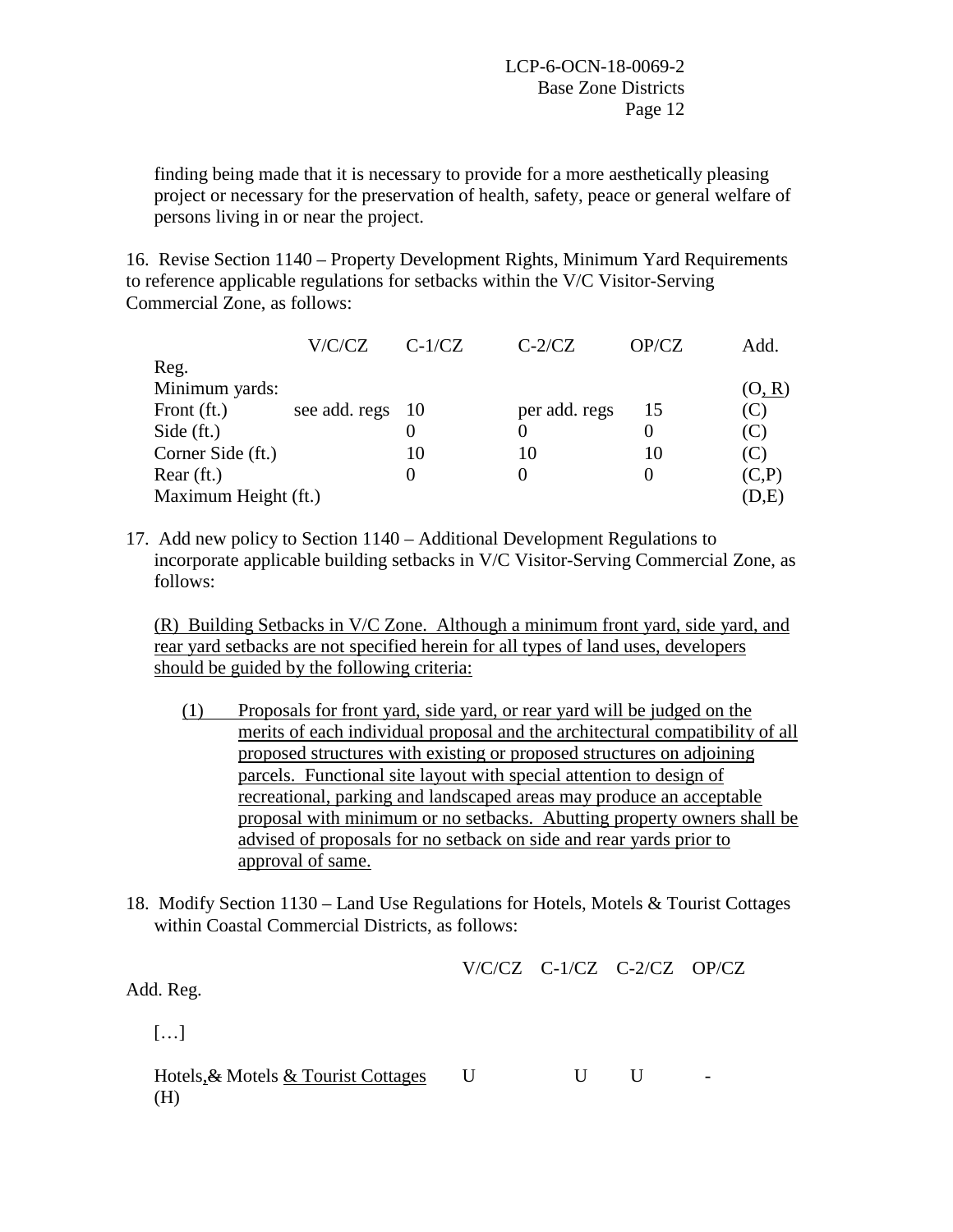19. Modify Section 1330 –Additional Use Regulations for High Rise Structures within the M-1 Industrial Zone, as follows:

(H) The Planning Commission shall determine from the evidence presented at the hearing that all of the following facts exist:

(a) The proposed building or structure at the particular location and under the proposed conditions of development has complied with good planning practices, including provisions for height, building bulk, yards, open space, lot coverage, grading and related public health, safety and convenience features, and will provide for the preservation of the general welfare of the community as if developed to the height limits imposed by the provisions of the appropriate zone. (b) The proposed building or structure will comply with the regulations and conditions specified in the Building Code for such structures. (c) For properties located in the Coastal Zone, the proposed building or structure shall comply with the regulations specified in the Local Coastal Program.  $(d)$ (e) The granting of an exception will not adversely affect any adopted plan of any governmental agency.

The Planning Commission may modify or further restrict setback requirements, maximum height, off-street parking, and landscaping requirements upon a specified finding being made that it is necessary to provide for a more aesthetically pleasing project or necessary for the preservation of health, safety, peace or general welfare of persons living in or near the project.

20. Revise Section 3002 – Relocated Buildings, as follows:

In addition to the requirements of Chapter 6, Section 6.27 of the City Code (Moving of Buildings), a use permit for relocation of a building shall be required. This permit, to be issued by the City Planner, shall establish conditions necessary to ensure that the relocated building will be compatible with its surroundings in terms of architectural character, height and bulk, and quality of exterior appearance. If the property is located within the Coastal Zone, any relocation of a building will require the issuance of a Coastal Development Permit unless otherwise exempt.

#### 21. Revise Section 3003 – Exterior Materials in Residential Districts, as follows:

In all residential districts, the exterior walls of all structures, other than accessory structures, shall have a nonmetallic finish, with the exception of aluminum siding, which may be allowed on approval by the City Planner. If located in the Coastal Zone, residential structures shall be subordinate to the natural environment and exterior materials shall be restricted to colors compatible with the surrounding environment (earth tones) such as shades of green, brown, and gray, with no white or light shades and no bright tones except as minor accents to the maximum extent practicable.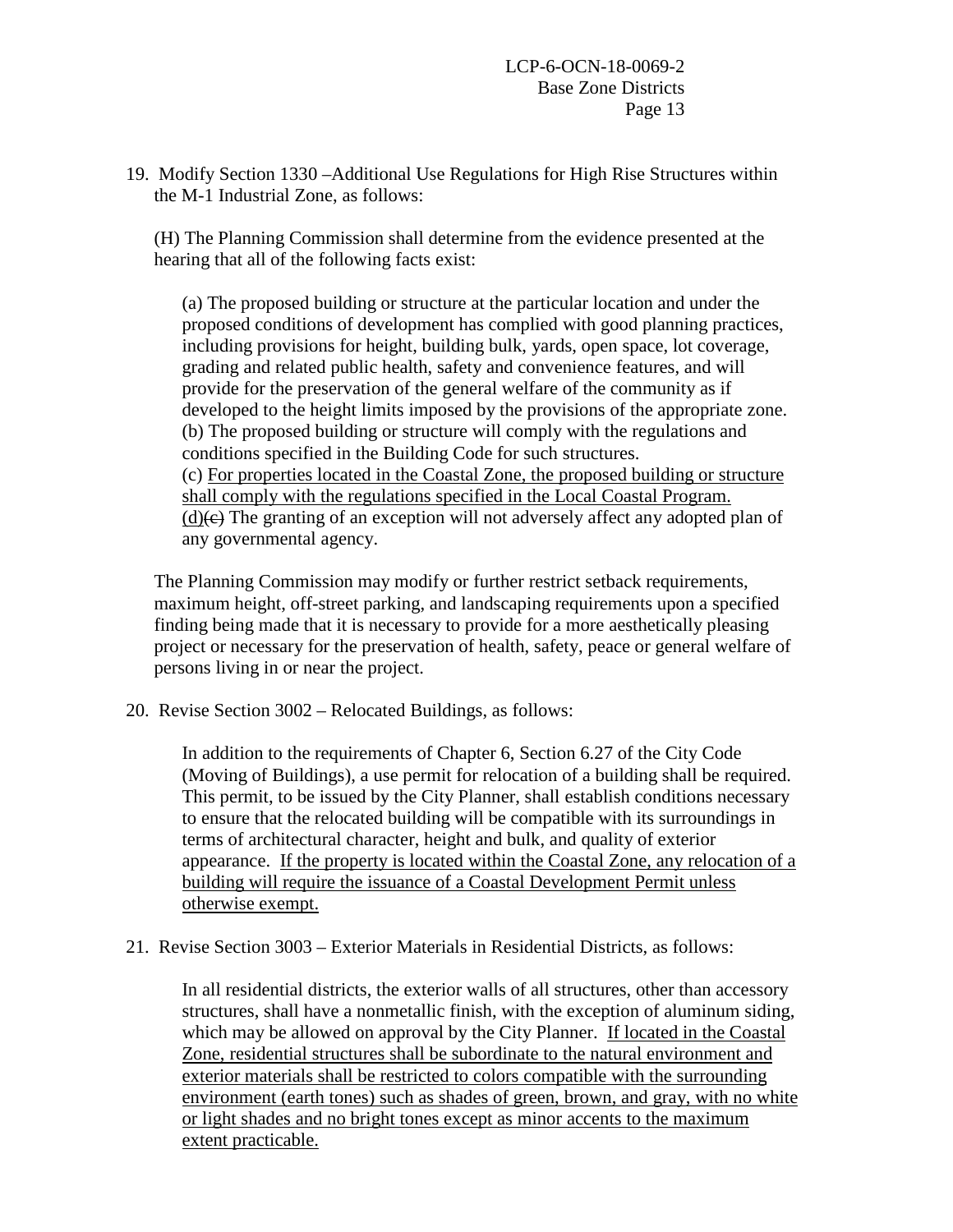22. Revise Section 3005 – Nonresidential Accessory Structures, as follows:

A. In Commercial, Downtown and Residential Districts.

1. Timing. Nonresidential accessory structures shall not be established or constructed prior to the start of construction of a principal structure on a site, except that construction trailers may be permitted as outlined in the Oceanside Traffic Code […]

E. In the Coastal Zone. Nonresidential accessory structures within the Coastal Zone shall not be located within geologic setback areas, habitat buffers, public accessways, or scenic view corridors.

23. Revise Section 3008 – Swimming Pools and Hot Tubs, as follows:

Swimming pools and hot tubs shall be fenced, as required by Section 6.29 of the City Code. Additional fencing, separation, or fixed windows shall be required where, in the judgement of the Building Official, such features are needed for safety.

An unenclosed swimming pool, hot tub (spa) and related equipment shall be setback a minimum of 5 feet from a rear or side property line. Pools and hot tubs (spas) shall not be allowed within the front yard or corner side yard setback area, or within any required geological setback area.

24. Revise Section 3019 regulating Landscaping, Irrigation, and Hydroseeding, to add a new subsection, to be titled – Landscaping Requirements for Properties Located in the Coastal Zone, and shall include the following:

H. In addition to the above regulations, if a property is located in the Coastal Zone, the following additional regulations shall apply:

a. All coastal permit applications for new development projects shall be required to provide a Landscape Plan that emphasizes the use of fire-resistant, native, noninvasive, drought tolerant and salt-tolerant species, and shall include the following:

i. Development within a viewshed area shall be subject to design review as part of any discretionary review, and shall be based on the following criteria:

a) Landscaping shall not, at maturity, obstruct views; and

b) Landscaping shall be located to screen adjacent undesirable views (such as parking lot areas, mechanical equipment, bulky or tall structures, cell phone towers, electrical lines).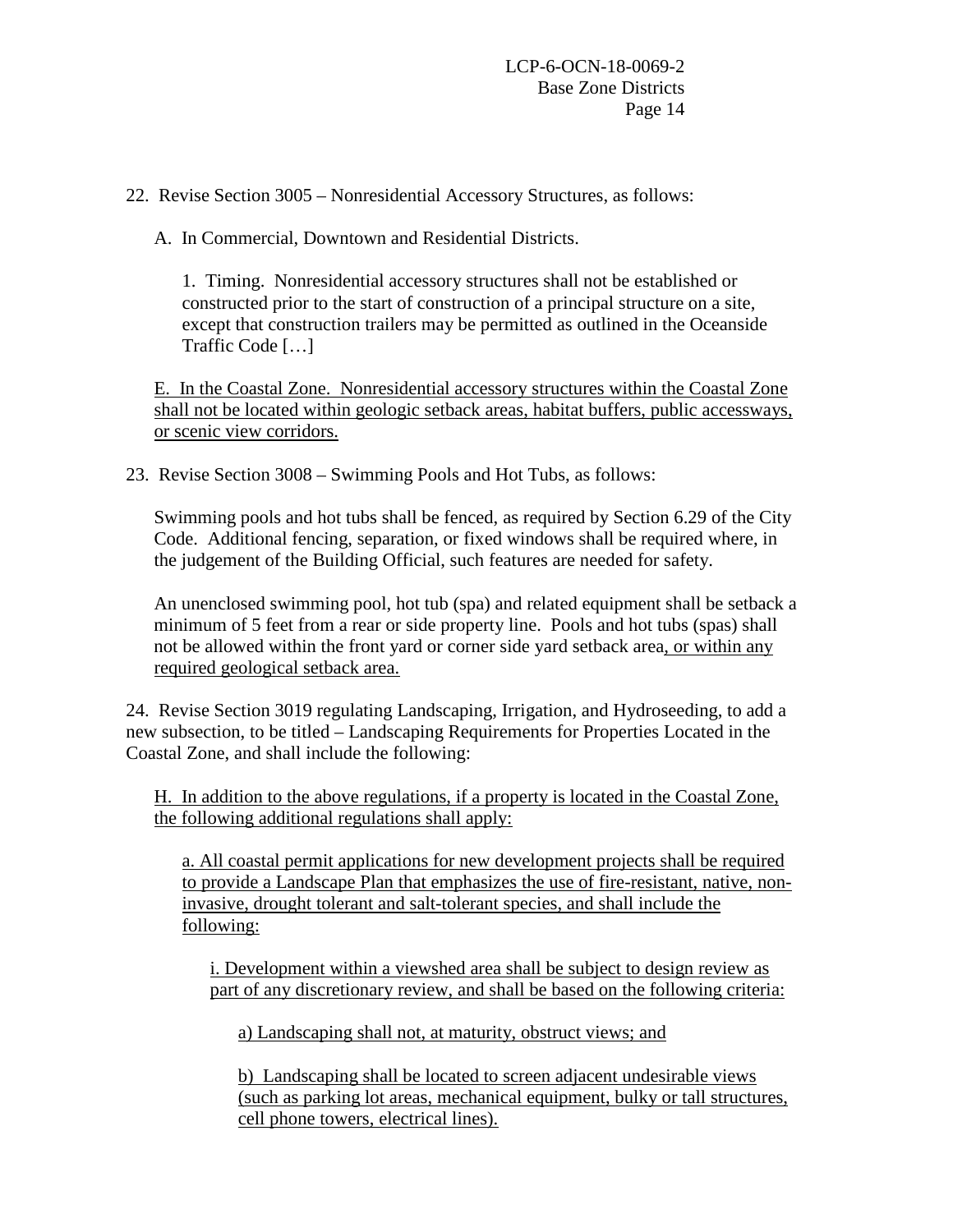ii. Development within the Coastal Zone shall conform to the following Wild Urban Interface (WUI) requirements:

a) Within the WUI, which includes those areas that provide a transition between wild land (undeveloped land) and human development, the person owning or occupying a building or structure shall maintain a fuel modification zone within 100 feet of any and all habitable buildings or structures. The area within 100 feet of a habitable structure is divided into two zones as follows. Zone 1 is located from  $0 - 50$  feet from the residence and Zone 2 located from 50-100 feet from the residence. Required fuel modification that may take place in both zones is defined as follows: In Zone 1, vegetation that is not fire-resistant shall be removed and re-planted with fire-resistant plants. In Zone 2, all dead and dying vegetation shall be removed. Native vegetation may remain in this area provided that the vegetation is modified so that combustible vegetation does not occupy more than 50% of the square footage of this area. Weeds and annual grasses shall be maintained at a height not to exceed 6 inches. Root systems and stumps will be left in place to minimize soil disturbance and soil erosion. All fuel modification work shall be done only by hand crews. The Fire Marshal retains the discretion to reduce or expand the fire Zones 1 and 2 on a case-by-case basis, with specific findings due to factors that may include, but are not limited to, building material, topography, vegetation load, and type.

b) All coastal permit applications for projects located in a wild/urban interface area shall be required to provide a Landscape Plan, which shall be reviewed by the Fire Marshal to determine if any thinning or clearing of native vegetation is required. The Fire Marshal may reduce the 100-foot fuel management requirement for existing development, when equivalent methods of wildfire risk abatement are included in project design. Equivalent methods of fire risk reduction shall be determined on a caseby-case basis by the Fire Marshal and may include the following, or a combination of the following

i. Installation of masonry or other non-combustible fire resistant wall up to six feet in height; ii. Boxed eaves; iii. Other alternative construction to avoid the need for vegetation thinning, pruning, or vegetation removal

c) New development, including but not limited to, subdivisions and lot line adjustments, shall be sited and designed so that no brush management or the 100 ft. fuel modification zone encroaches into ESHA. Where a new addition to a principal structure would encroach closer than 100 feet to an ESHA, the Fire Marshal shall review the project for fuel modification requirements. If a 100-foot fuel modification zone would encroach into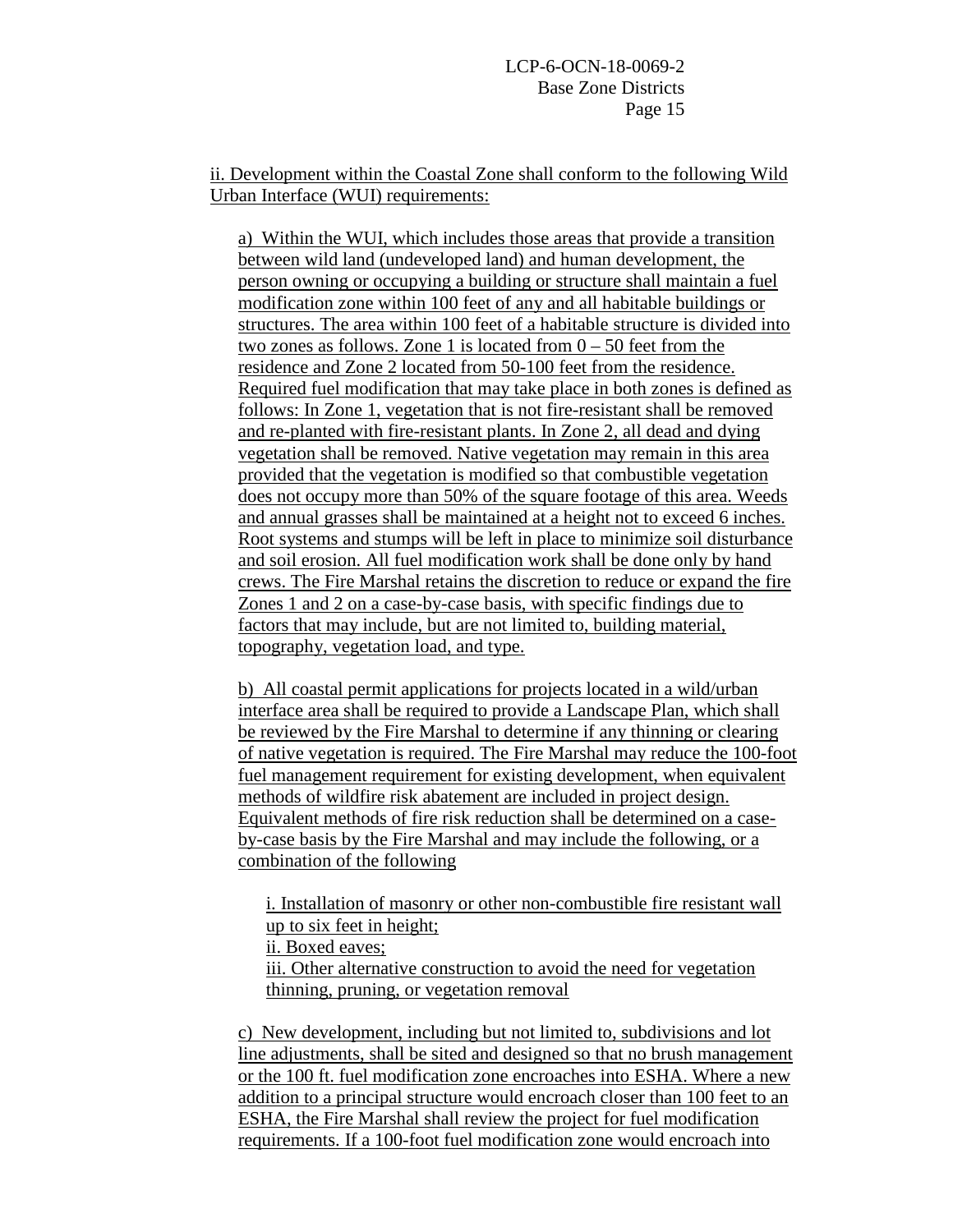ESHA, the additions shall not be permitted unless the addition would not encroach any closer to ESHA than existing principal structures on either side of the development.

25. Revise Section 3020 – Outdoor Facilities, as follows:

The specific purpose of the Outdoor Facilities provisions are to maintain consistent development standards for the entire City while providing for an exceptional visual environment; provide for a quality working and business environment at the same time as enhancing the communities appearance; and provide a streamline approach to achieving compliance with specific design criteria.

[…]

3. Sidewalks Cafes and Outdoor Food Service Accessory to an Eating and Drinking Establishment

Sidewalk cafes or outdoor food service accessory to an Eating and Drinking Establishment shall be permitted in the CV, CC, CL, CG, CR, CS, CV, IL, IP, C-1/CZ, C-2/CZ, M-1/CZ and D Districts subject to the review and approval of an Outdoor Eating Permit issued by the City Planner if the following steps are met:

(a) The outdoor eating area is less than 500 square feet.

[…]

(i) If a Sidewalk Café or Food Service is proposed within the C-1/CZ, C-2/CZ or any portion of the D District located within the Coastal Zone, such proposal will require the issuance of a Coastal Development Permit and will be subject to the applicable requirements of the certified Local Coastal Program including, but not limited to, parking standards, public access requirements and protection of scenic resources.

26. Revise Section 3020 – Outdoor Facilities, regulations for Outdoor Storage Containers, as follows:

4. Outdoor Storage Containers

For the purposes of this section an Outdoor Storage Container is defined as a metal container previously used as a shipping container, truck trailer or other similar use and not exceeding 8' in width by 40' in length or a total enclosed area of 320 square feet  $[\dots]$ 

(b) Containers shall not be located in any required setback or yard area including setbacks required for geologic stability, biological buffers, or required fire modification zones, required landscape area, required drive aisles, driveway, or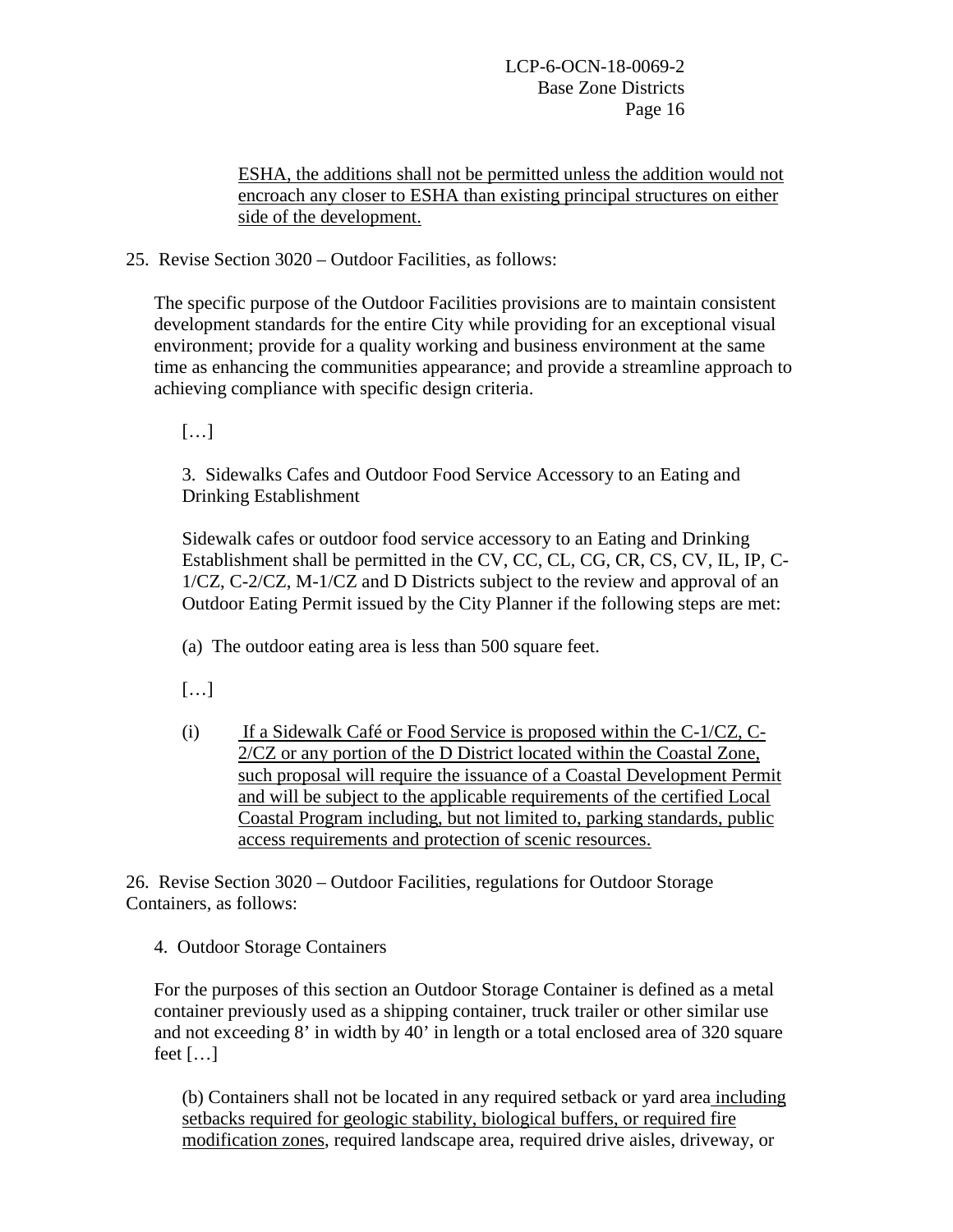parking area. Maximum height of storage container shall be 12 feet from the ground.

27. Modify Section 3023 – Underground Utilities, as follows:

All existing and new electrical, telephone, CATV and similar distribution lines providing direct service to a development site shall be installed underground within the site and along the site's frontage in the public right-of-way if frontage improvements are required to develop the site. The underground utility provisions of the City of Oceanside Subdivision Ordinance shall apply to all projects requiring development plan approval. If a site is located within the Coastal Zone, development of underground utilities shall be consistent with the certified Local Coastal Program, including but not limited to, requirements for protection of Environmentally Sensitive Habitat Areas (ESHA), biological buffers, and geologic setbacks.

28. Modify Section 3024 – Performance Standards, regulating glare from glass and outdoor lighting, as follows:

D. Glare.

1. From Glass. Mirrored or highly reflective glass shall not cover more than 20 percent of a building surface visible from street unless an applicant submits information demonstrating to the satisfaction of the City Planner that use of such glass would not significantly increase glare visible from adjacent streets or pose a hazard for moving vehicles.

- 2. For properties located within the shorefront, or along Buena Vista Lagoon or San Luis Rey River, only non-reflective glass that is specially treated to reduce glare shall be permitted.
- 32. From Outdoor Lighting. Parking lot lighting shall comply with Article 31. Security lighting in any district may be indirect or diffused, or shall be shielded or directed away from residential district within 100 feet. Lighting for outdoor court or field games within 300 feet of residential district shall require approval of a use permit, unless included as part of an approved Master Plan.
- 4. For properties located in the Coastal Zone, in addition to the above, glare from outdoor lighting shall be limited to the lowest light intensity (i.e. luminance, measured in lux) necessary for safety; light wavelengths (i.e. frequency, measured in nanometers) that avoid, to the greatest extent feasible, white and blue wavelengths; and Kelvin light temperatures in excess of 3,000 K. All lighting fixtures shall incorporate, to the greatest extent feasible, the best visor and light direction technology to reduce light spillover, sky glow, and glare.
- 29. Revise Section 3035 Live/Work Quarters, as follows: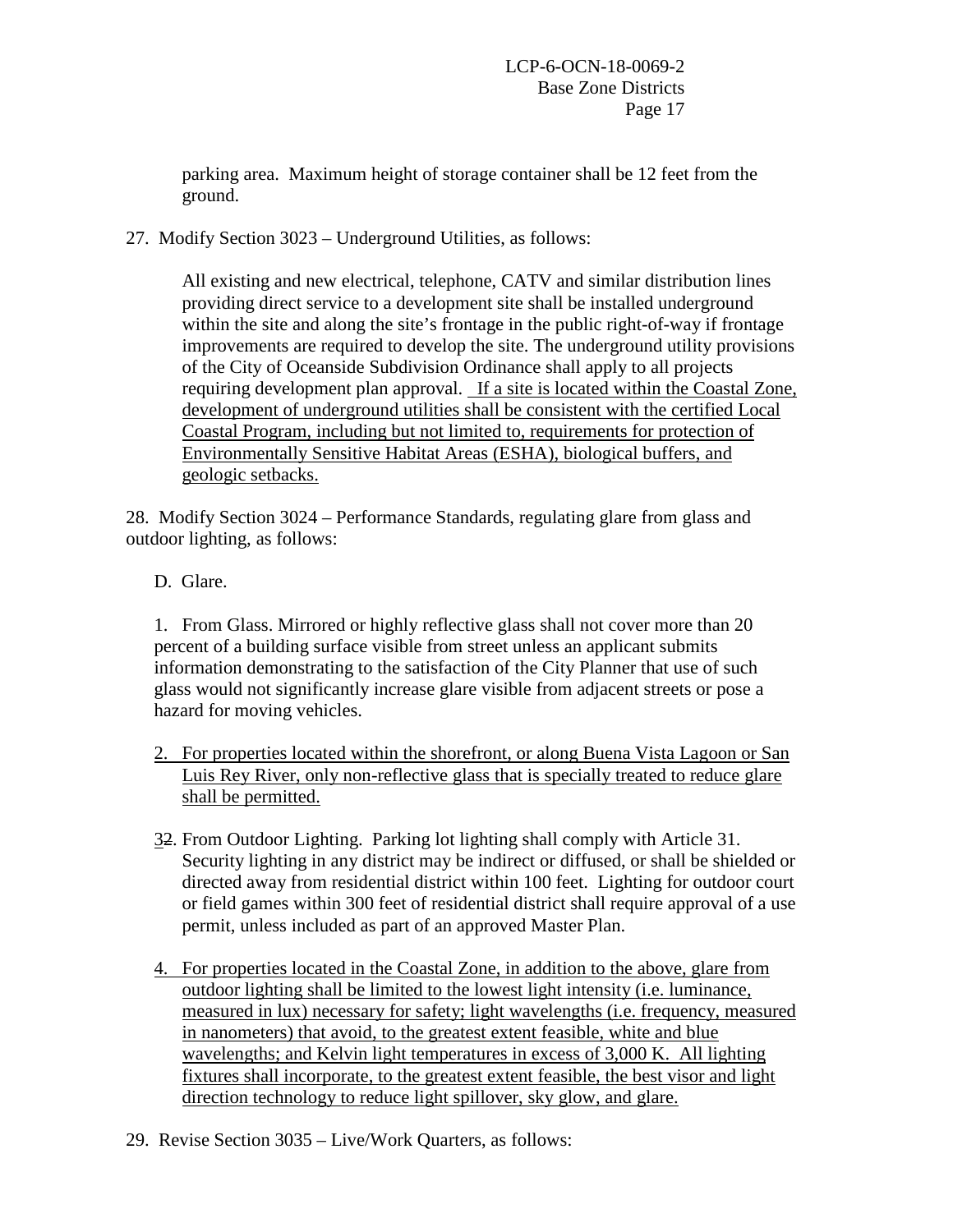This section establishes regulations governing the adaptation of space in existing commercial buildings for joint live/work quarters for artists and artisans, including individuals practicing one of the fine arts or performing arts, or skilled in an applied art or craft, or the operation of a Custom Industry business activity.

[…]

C. Design and Development Standards.

1. Each live/work quarters shall be separated from other live/work quarters or other uses in the building, and access to live/work quarters shall be provided only from common access areas, halls or corridors…

- 4. If the site is located within the V-C/CZ zone, the first floor of any structure shall be reserved for commercial use.
- 30. Modify Section 3042 Mixed-use Plans, Required Findings, as follows:

A. Required Findings. The Planning Commission may approve or conditionally approve a Mixed-Use Plan and a Mixed-Use Development Plan, upon finding that:

1. The Mixed-Use Development Plan is consistent with the adopted Land Use Element of the General Plan and other applicable policies and is compatible with surrounding development. If the property is located within the V-C/CZ Zone, the Mixed-Use Plan shall prioritize visitor-serving commercial uses.

31. Add a new Section – 3045 Public Access Requirements, as follows:

3045 Public Access Requirements

Permanent facilities shall be provided for pedestrian access from the nearest public street on the bluff top to the public beach. Between 9<sup>th</sup> Street and Wisconsin Avenue, such access will be provided on the average every eight hundred (800) feet, but in no event will there be fewer than seven (7) such pedestrian access routes.

32. Add a new Section – 3046 Flood Plain Requirements for Coastal Zone Properties, to re-insert language previously contained within Article 14, as follows:

This section establishes regulations governing development located within the floodway or the floodplain and includes the following provisions:

A. Permitted Use. In any area determined by FEMA to be located within a flood way or an associated floodplain, no building shall be erected, reconstructed, or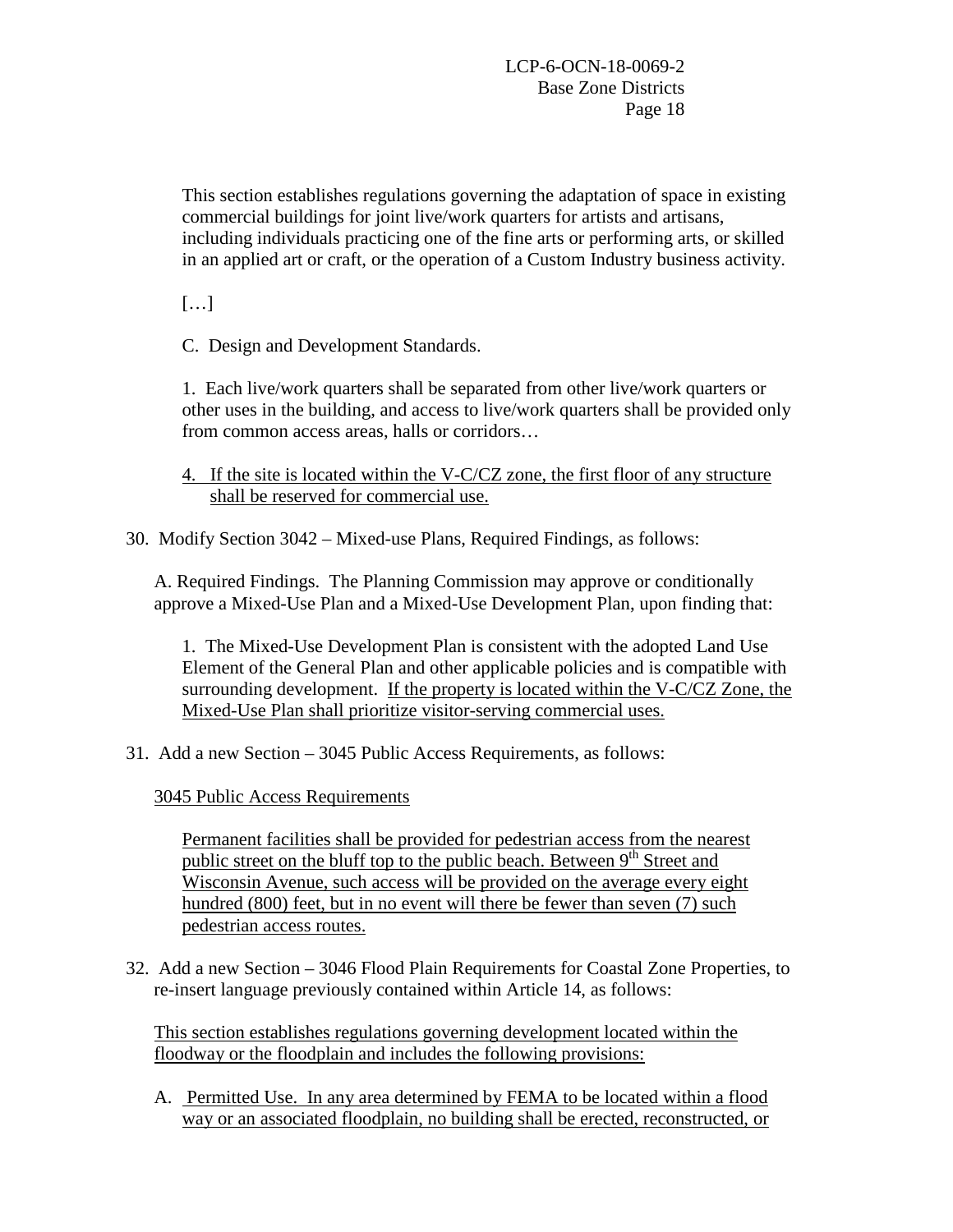structurally altered nor shall any building be used for any purpose except as hereafter provided and allowed by this Article.

The properties located within the floodway or floodplain shall be limited only to the following uses regardless of the other applicable zoning classifications:

- (1) Agricultural uses; or
- (2) Other uses not involving buildings designed or occupied for living purposes, public assembly or both, or for manufacture or storage of products and materials except those incidental and necessary to the permitted uses, unless such properties comply with the following additional requirements over and above those set forth in the Article governing the basic zoning classification:
	- a. Foundation walls, footings and type of construction shall be such as will prevent damage to the structure during flood conditions.
	- b. The floor levels of the main floor of any dwelling in the various areas enumerated as flood plain shall not be lower than the elevation designated as a being the part below which such areas are subject to flood.

This section does not permit the excavation or quarrying of any rock, sand, gravel, or other material in any such areas declared as hazardous for such use, nor does it permit any operation which will, by its nature or structure or materials used in connection there with, impede or tend to impede, retard or change the direction of the flow water in any river, stream, wash or arroyo, or that will catch or collect debris carried by water flowing in such areas, unless such areas are so used in conformity with any rules and regulations established by the City Council.

# **PART IV. FINDINGS FOR REJECTION OF THE CITY OF OCEANSIDE IMPLEMENTATION PLAN AMENDMENT, AS SUBMITTED**

# **A. AMENDMENT DESCRIPTION**

The subject amendment includes the repeal of the City's certified residential, office, commercial and industrial zones as well as a number of articles that regulate specific development types, including development in the floodplain and on hillsides, affordable housing/density bonus measures and provisions for reasonable accommodations. Finally, the City is proposing the repeal of the general development standards as well as an article that regulates issuance of conditional use permits.

Simultaneously, the City is seeking the certification of replacement articles, including residential, commercial, and industrial zones as well as an article that provides revised general site regulations. The City is also requesting certification of new provisions for hillside development, and relocating the existing provision for affordable housing/density bonuses and reasonable accommodations. The City is not proposing to replace the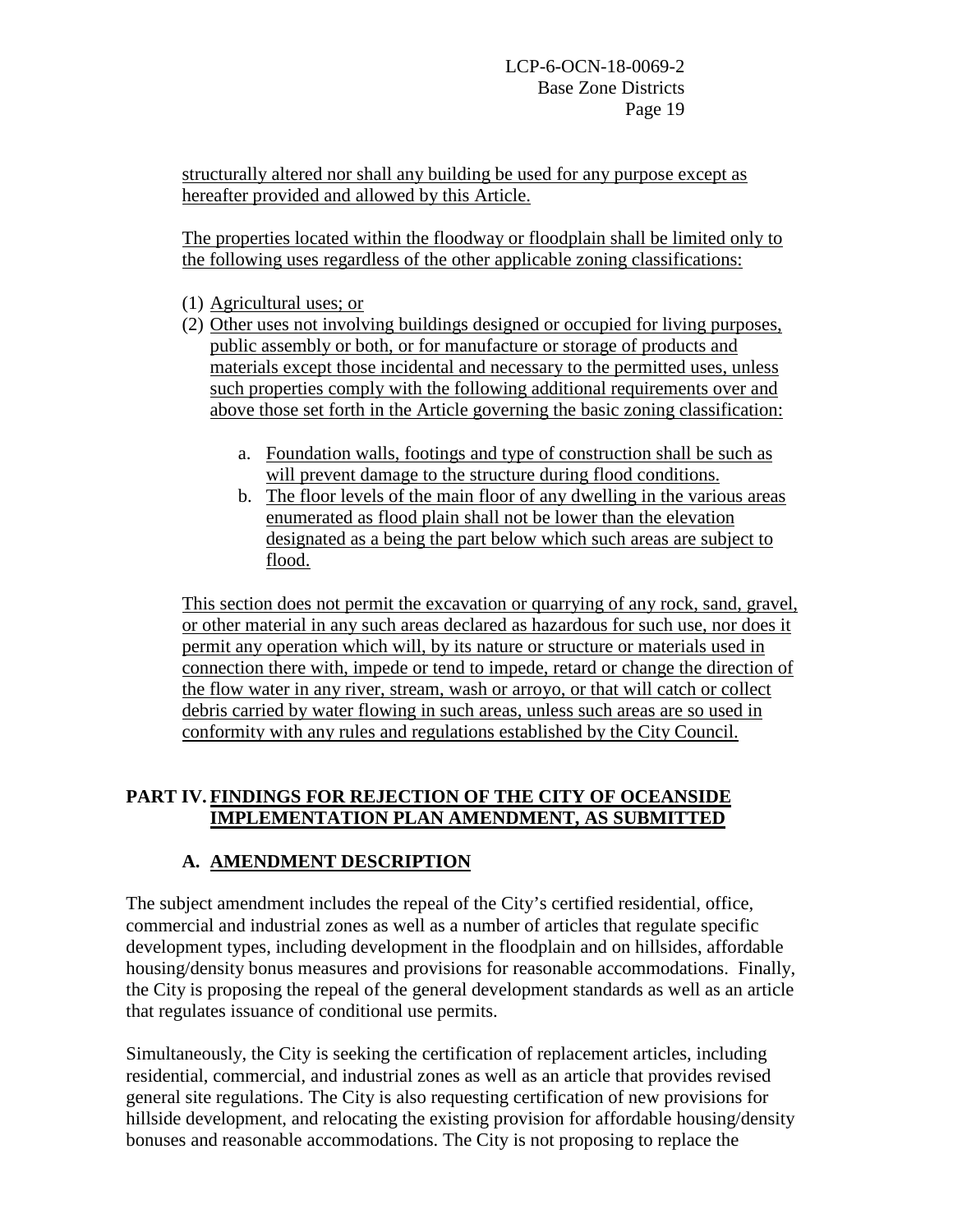regulations for development in the floodplain at this time. Additionally, the regulations currently certified in Article 41C (Use Permit – Coastal Zone Exclusive of Downtown) are proposed to be relocated into the applicable base zone districts, and Article 41C will be repealed.

Generally speaking, a large portion of the regulations contained within the articles proposed for certification mirror those proposed for repeal. For example, the permitted uses, densities and standards for height, minimum lot size, and setbacks have been moved directly from the existing certified IP with no revisions proposed. However, some of the provisions currently certified were not carried over. An example is this is Article 14.5 ("F" Floodplain Area). Finally, the majority of Article 30 (Site Regulations) contains new regulations proposed for certification*.* Examples include minor regulations such as Section 3008 (Swimming Pools and Hot Tubs), which regulates the development of pools and hot tubs in residential zones, to more substantial regulations such as Section 3019 which provides regulation for all landscaping, irrigation and hydroseeding.

# **B. SUMMARY FINDINGS FOR REJECTION**

The standard of review for LCP implementation submittals or amendments is their consistency with and ability to carry out the provisions of the certified LUP. As proposed, a number of critical policies of the certified IP are being repealed and not replaced, and could result in impacts to coastal resources inconsistent with the LUP. In addition, a number of the new sections proposed for certification may allow for development in a hazardous location or within an area that contains habitat, biological buffers, required fuel modification zones, public accessways or established view corridors also inconsistent with the LUP.

# **C. SPECIFIC FINDINGS FOR REJECTION**

**1. Articles Proposed for Repeal.**

a) **Purpose and Intent of the Ordinance**. The subject LCP amendment includes a number of articles proposed for repeal, and the purpose and intent of each article is briefly described below:

- Articles 5, 7, 32 (Residential Zones): To classify and set standards for residential development that is compatible with surrounding properties and the protection of their values within the Coastal Zone;
- Articles 8, 10, 11, 34 (Office and Commercial Zones): To classify and set standards for business, office, commercial and visitor-serving commercial uses within the Coastal Zone;
- Article 12 (Industrial Zone M-1): To allow a wide diversity of industrial uses under minimum development and operational controls in areas where such uses will not have an adverse effect upon adjacent residential areas;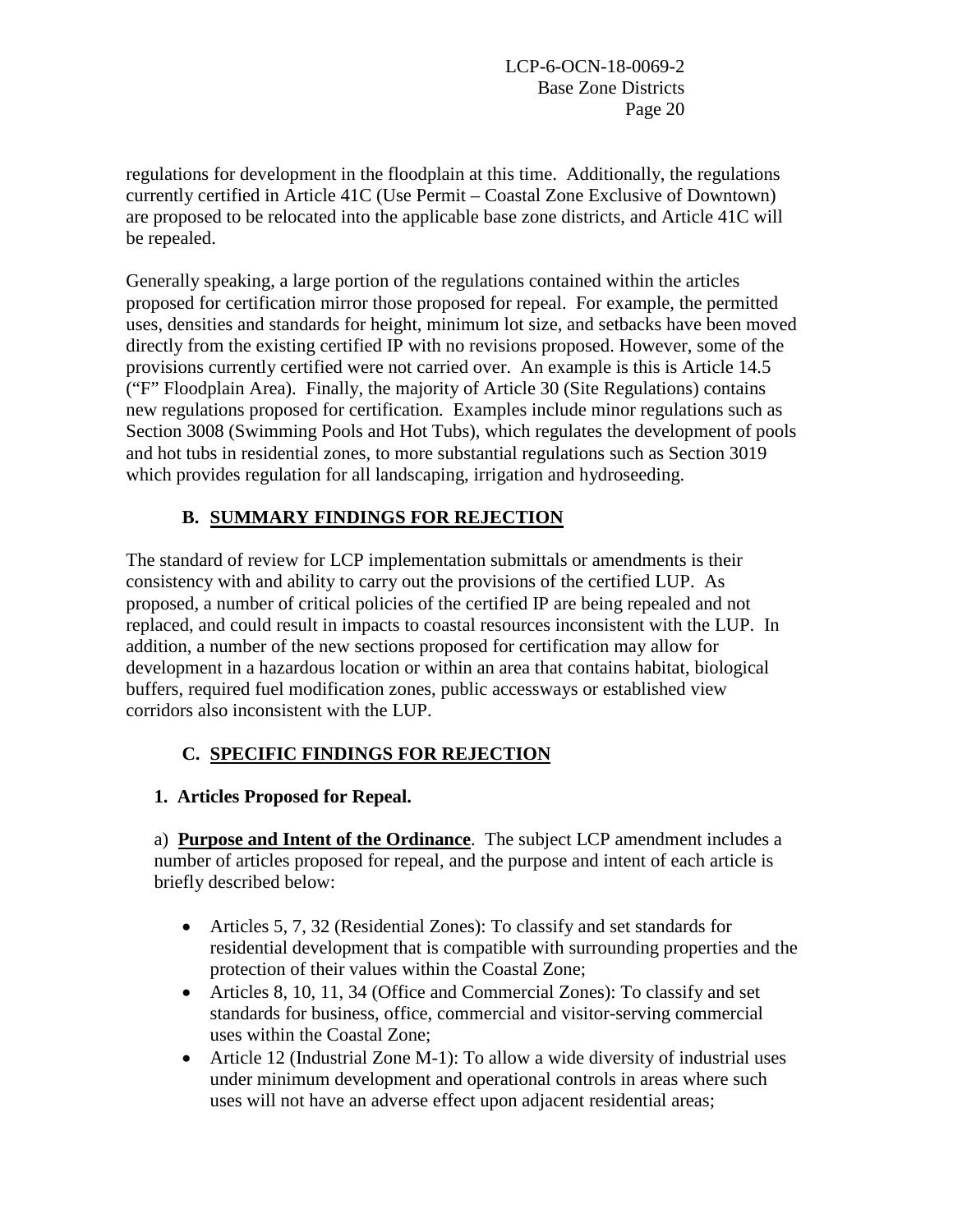- Article 14 ("F" Flood Plain Areas): To establish permitted uses and development standards for development located within the floodplain;
- Article 14.5 (Hillside Development Regulations): To assure that development in hillside areas results in minimum disturbance of the natural terrain and does not result in soil erosion, flooding, landslides, and severe cutting and scarring of natural terrain;
- Article 17 (General Provisions, Development Standards, Conditions and Exceptions): To establish certain development standards pertaining to setbacks, height limits, placement of buildings, etc.;
- Article 40 & 41 (Affordable Housing Density Bonus & Reasonable Accommodation): To establish policies which facilitate the development of affordable housing and reasonable accommodations; and
- Article 41C (Use Permits, Coastal Zone Exclusive of Downtown): To approve those uses that must be authorized, due to their unique or special characteristics, only through the issuance of an Administrative or Regular Conditional Use Permit.

## b) **Major Provisions of the Ordinance.**

The provisions listed above are the majority of the articles that collectively represent the City's currently certified Implementation Plan. The major provisions of these articles include the regulation of residential, commercial, office, and industrial uses; development within the floodplain and on hillsides, the general development standards that apply to all uses (such as setbacks, height, lot area, landscaping). Articles 40 and 41 contain the requirements and potential incentives associated with affordable housing/density bonus and reasonable accommodations and Article 41C lists the types of uses allowed in the Coastal Zone through the issuance of a Conditional Use Permit.

## **2. Articles Proposed for Certification.**

a) Purpose and Intent of the Ordinance. The subject LCP amendment includes a number of articles proposed for certification, and the purpose and intent of each article is briefly described below:

- Article 10C (Coastal Residential Districts): To provide appropriately located areas for residential development, promote development of affordable housing, and protect adjoining single family residential districts from excessive loss of sun, light, quiet, and privacy resulting from proximity to multifamily development, among others.
- Article 11C (Coastal Commercial Districts): To provide appropriate areas for a full range of office, retail commercial and service commercial uses as needed, and to strengthen the city's economic base, and provide employment opportunities close to home for residents of the city and surrounding communities, among others.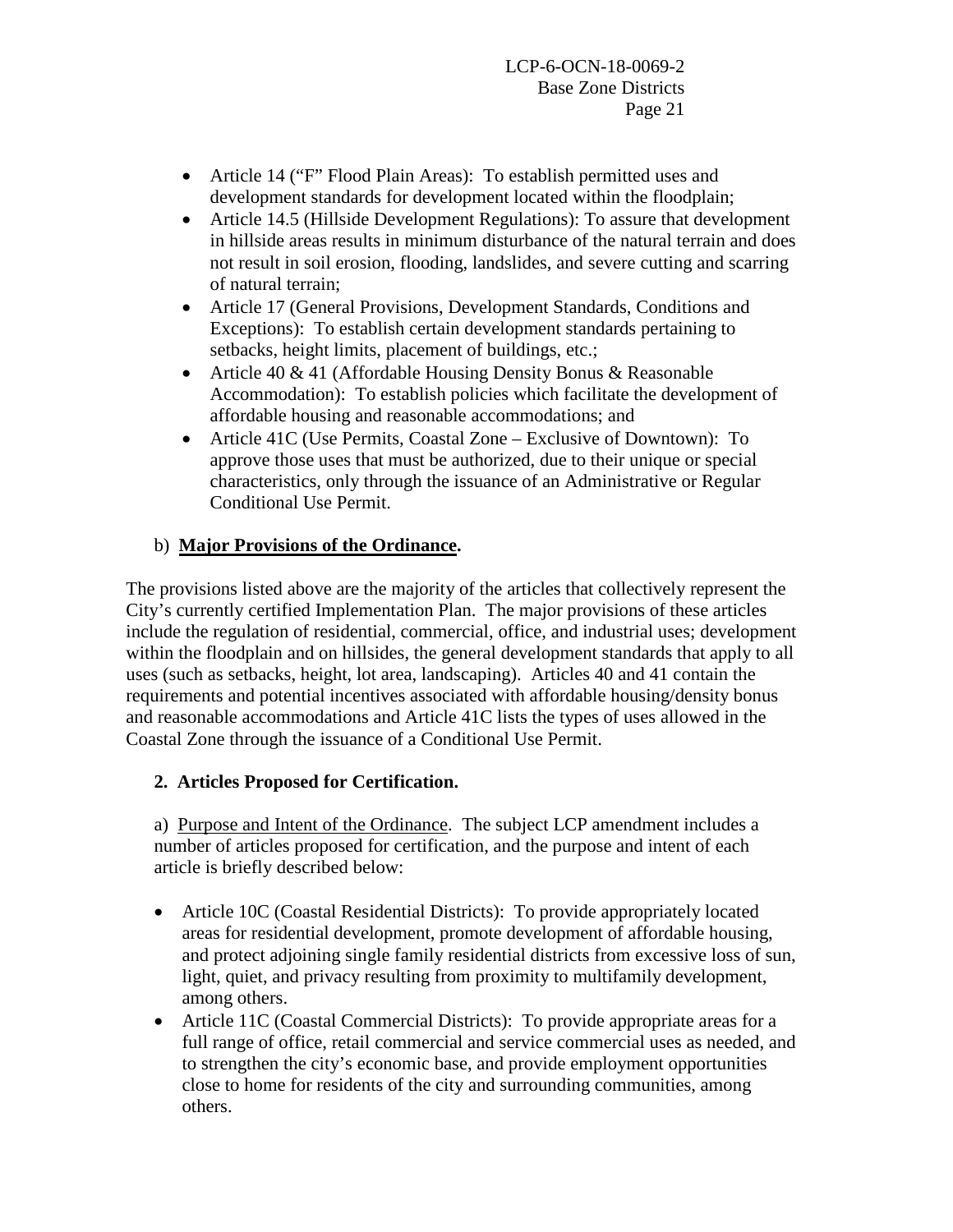- Article 13C (M-1/CZ Light Industrial Zone): To allow a wide diversity of industrial uses under minimum development and operational controls in areas where such uses will not have an adverse effect upon adjacent residential areas.
- Article 30 (Site Regulations): To provide land use and development regulations, other than parking, loading, and sign regulations, that are applicable to sites in all or several districts.

# b) **Major Provisions of the Ordinance.**

The major provisions of the ordinance include the following:

- Article 10C contains the Land Use Regulations (permitted uses) in the residential zones including single and multifamily residential development, food and beverage establishments, hotels, motels and timeshares, parking lots, and utilities. Article 10C also establishes property development regulations including minimum lot size, setbacks, height and landscaping.
- Article 11C contains the Land Use Regulations (permitted uses) in the office/commercial zones including food and beverage establishments, daycare facilities, grocery stores, office professional uses, retail, etc. Article 11C also establishes property development regulations including minimum lot size, setbacks, height and landscaping.
- Article 13C contains the Land Use Regulations (permitted uses) in the M-1 Light Industrial zone including airports, automobile service stations, breweries, equipment rental yards, offices, manufacturing uses, and self-storage facilities. Article 13C also establishes property development regulations including minimum lot size, setbacks, height and landscaping.
- Article 30 includes a number of additional development standards that provide regulations for development proposals such as hillside development regulations, landscaping, measurements of height, undergrounding of utilities, fences and walls, mixed-use plans and emergency shelters. While some of the sections of Article 30 have been previously certified by the Commission, including– Accessory Dwelling Units (Section 3006), Measurements of Height (Section 3017), Exceptions to Height Limits (Section 3018), Affordable Housing/Density Bonus (Section 3032) and Emergency Shelters (Section 3044) – the majority of the sections contained within Article 30 are new regulations.

## **3. Adequacy of the Ordinance to Implement the Certified LUP Segments.**

### Section I. Coastal Access

## *A. Coastal Act Policies*

*The Coastal Act requires that development not interfere with the public right of access to and along the shoreline. New development may be required to provide public access to the shoreline.*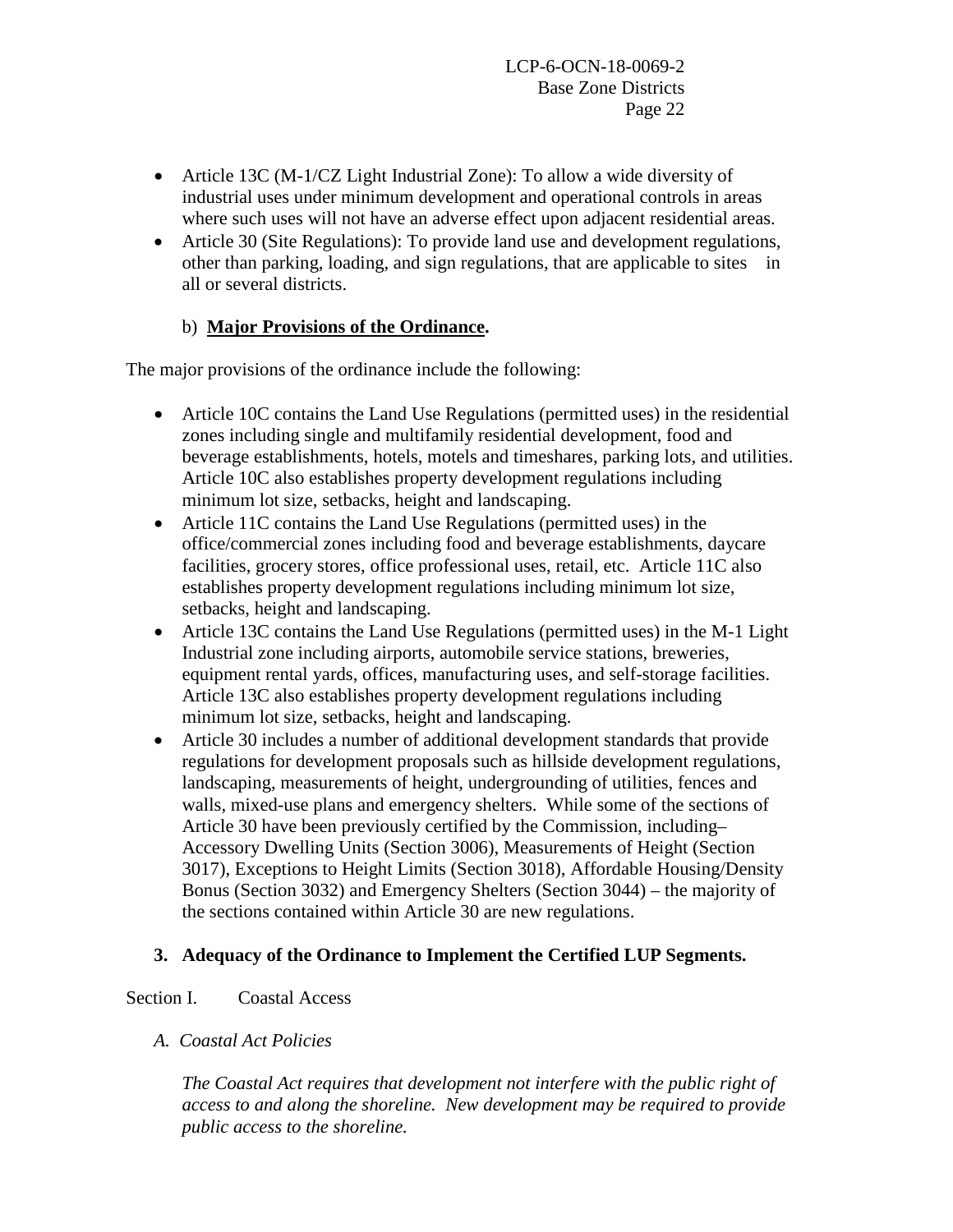- *Policy 2 – New public beach access shall be dedicated laterally along the sandy beach from Witherby street south to the City limits in conjunction with restoration of the beach or new private development, whichever comes first.*
- *Policy 5 – The City, in conjunction with the State Department of Fish and Game, shall continue its efforts to provide and maintain as adequate buffer zone between Buena Vista Lagoon and development along its shore. Such a buffer is necessary for the provision of public access and protection of the lagoon from adverse environmental impacts.*

Section II. Recreation and Visitor Serving Facilities

*A. Coastal Act Policies.*

*The Coastal Act requires adequate distribution of public facilities, such as parking areas, provision of lower cost visitor facilities, protection of oceanfront areas for Coastal recreation, granting of priority to commercial recreation uses, reservation of upland areas to support coastal recreation, and distribution of visitor serving facilities throughout the Coastal zone.*

- *Policy 5 – The City shall continue to take the initiative to resolve the problem of beach erosion.*
- *Policy 6 – Lower cost visitor serving and recreational facilities shall be protected, encouraged, and, where possible, provided.*
- *Policy 7 – In granting approvals for new development within the Coastal Zone, the City shall give priority to visitor serving commercial recreational facilities over private residential, general industrial or general commercial uses.*
- *Policy 13 – If existing beach parking is removed for any reason, one-to-one replacement parking shall be provided west of the railroad right-of-way.*
- *Policy 26 - The City shall protect a minimum of 375 lower cost hotel and motel units and 229 recreational, vehicle/camping sites within the coastal zone. Twenty percent of those hotel/motel units shall be maintained in shorefront locations. The City shall not allow 'any demolitions of affordable hotel/motel units which would allow the coastal zone inventory of such units to drop below the number required by this policy. In order to verify its compliance with this policy, the City shall report the inventory of affordable hotel/motel units to the Coastal Commission on an annual basis.*
- Section III. Water and Marine Resources; Diking, Dredging, Filling, and Shoreline Structures; and Hazard Areas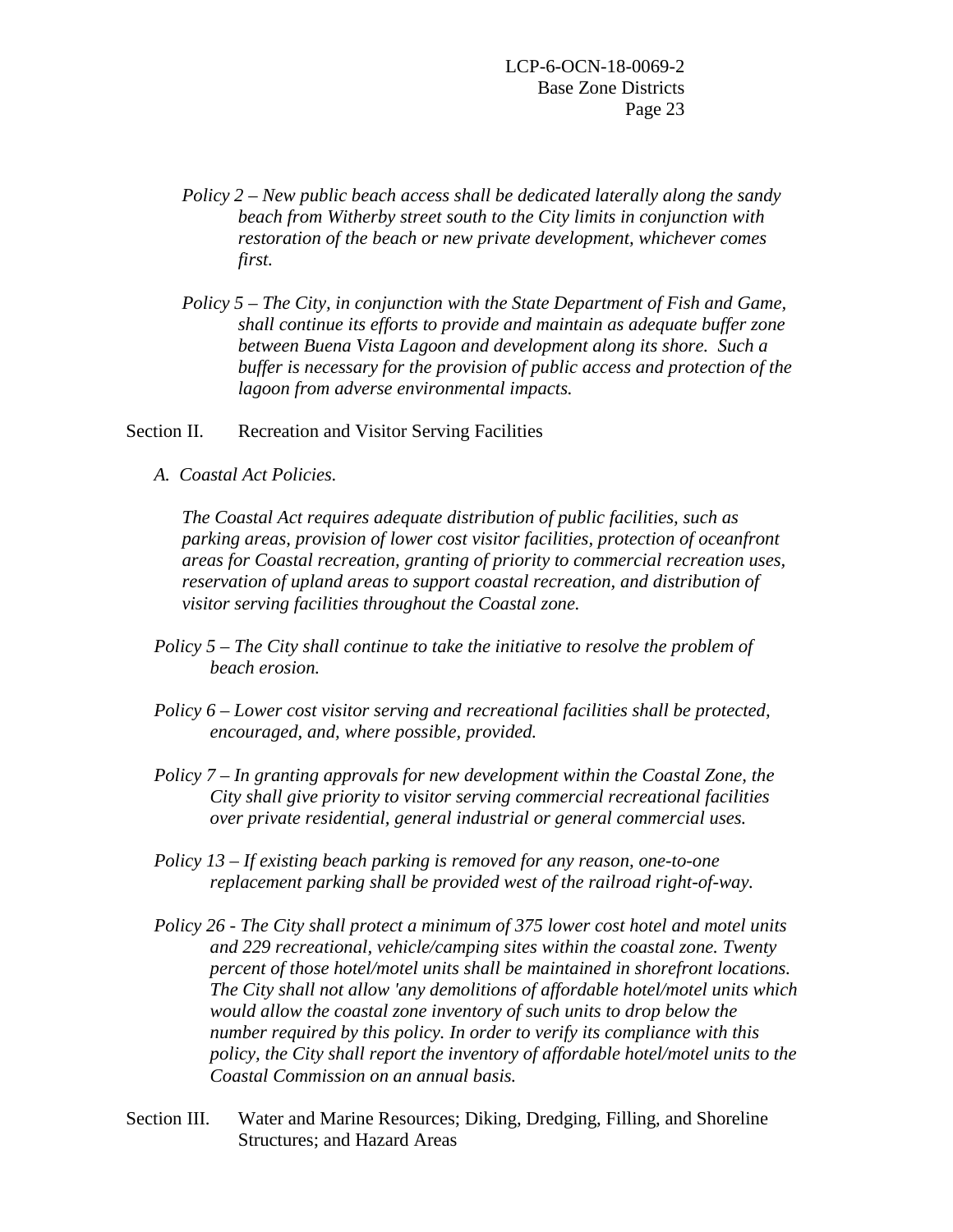### *A. Coastal Act Policies.*

*The Coastal Act requires maintenance, protection and restoration of marine resources and coastal water quality, as well as control of discharges and run-off into the ocean and coastal wetlands.*

*The Act also limits diking, dredging and filling of coastal waters to very specific circumstances, including maintenance dredging of channels, expansion of boasting facilities and habitat restoration activities.*

*Shoreline structures such as breakwaters, groins and seawalls, are permitted to serve coastal dependent uses, or protect existing structures or public beaches. Impacts on shoreline sand transportation must be mitigated.*

*Local agencies are required to control risks in areas subject to geologic, flood, and fire hazard. New development must not create or contribute to erosion of geologic stability.*

### *B. Objectives.*

*The City shall seek to minimize risks to life and property in areas of high geologic and flood hazards.*

*Policy 4 - The diking, dredging or filling of Oceanside's coastal waters shall be permitted where there are no less environmentally damaging alternatives and where feasible mitigation measures have been provided to minimize adverse environmenta1 impacts, and shall be limited to the following:*

*a. New or expanded port, energy, and coastal dependent· facilities. b. Maintaining existing or restoring previous dredged depths in existing navigational channels, turning basins, vessel berthing and mooring areas, and boat launching ramps.*

*c. In open coastal waters, other than wetlands, new or expanded boating facilities.*

*d. Incidental Public service purposes*

*e. Mineral extraction, including sand for restoring beaches, except in environmentally sensitive areas.*

*f. Restoration purposes.*

*g. Nature study, aquaculture, or similar resource-dependent activities.*

*Policy 6 – Revetments, breakwaters, groins, harbor channels, seawalls, cliff retaining walls, and other such construction that alters natural shoreline processes shall be permitted when required to serve coastal-dependent uses or to protect existing structures or public beaches in danger from erosion, and when designed to eliminate or mitigate impacts on local*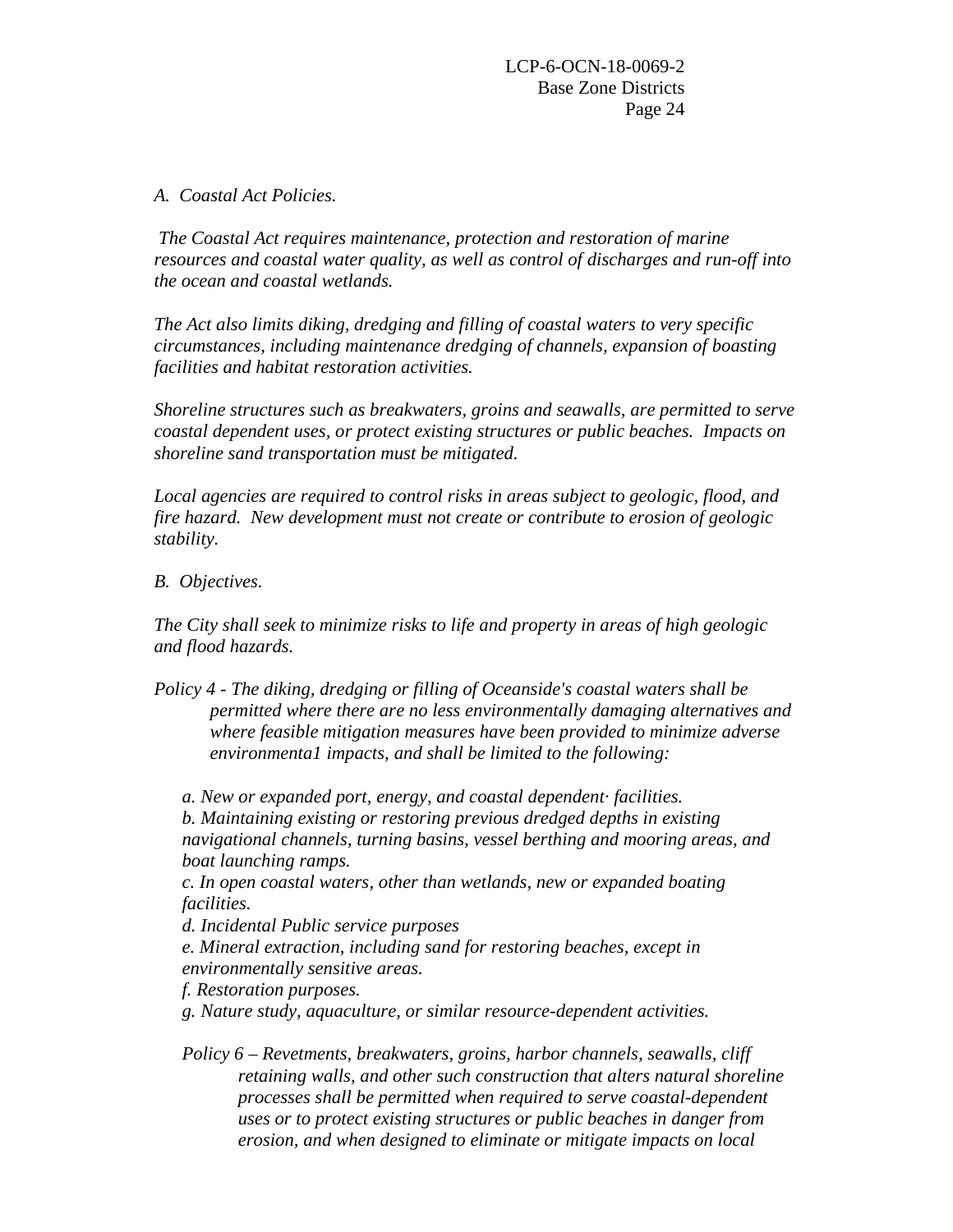*shoreline sand supply. Such structures shall be designed and constructed to minimize erosive impacts on adjacent unprotected property and minimize encroachment onto the beach. The structures shall not interfere with access along the beach. The property owner shall dedicate all area seaward of the shoreline structure for lateral access for the public.*

- *Policy 10 – As an LCP implementing measure, the City has developed discretionary review procedures for all permanent or temporary artificial structures proposed for shoreline erosion control, including seawalls, revetments, retaining walls and breakwaters. Such structures shall be allowed if each of the criteria listed in Policy #6 is met.*
- *Policy 11 – New development along the City's coastal bluffs and hillsides should assure stability and protection of natural landforms and neither create nor contribute significantly to erosion or geological instability, or in any way require the construction of protective devices that would substantially alter natural landforms.*
- *Policy 12 – Coastal bluff development shall be permitted if the design and setbacks are adequate to ensure stability for the expected economic life of the development, and measures are taken to control run-off, foot traffic, irrigation or other activities which could aggravate erosion.*
- *Policy 13 – The demonstration of stability for bluff development shall occur at the time of building permit issuance and shall include a report prepared by a registered geologist, professional engineer and/or a certified engineering geologist acting within their area of expertise, based on an on-site evaluation.*
- *Policy 14 – The Community Development Commission will adhere to the guidelines and recommendation of the "Geotechnical and Erosion Control Study Report, Bluff Area, Ninth Street to Wisconsin Avenue, Oceanside, California".*

#### Section V. Environmentally Sensitive Habitat Areas

*A. Coastal Act Policies: The Coastal Act requires that environmentally sensitive habitat areas be protected against significant disruption. Development adjacent to such shall be sited and designed to prevent adverse environmental impacts.*

#### Section VI. Visual Resources and Special Communities

*A. Coastal Act Policies: The Coastal Act requires that the visual qualities of the Coastal Zone shall be protected and that new development be sited and designed to be visually compatible with the character of surrounding areas.*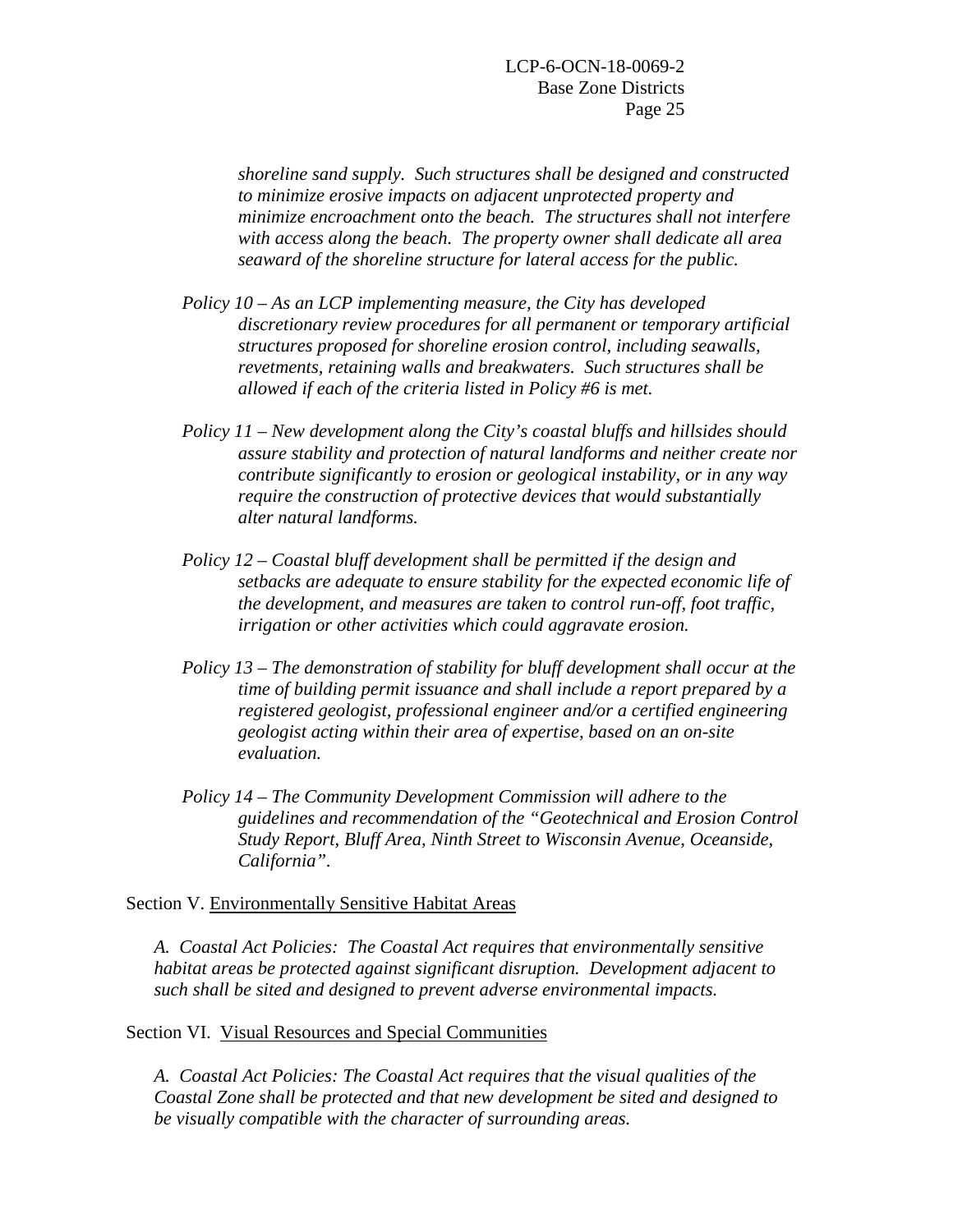- *Policy 1 – In areas of significant natural aesthetic value, new developments shall be subordinate to the natural environment.*
- *Policy 4 – The City shall maintain existing view corridors through public rights-ofway.*
- *Policy 8 – The City shall ensure that all new development is compatible in height, scale, color and form with the surrounding neighborhood.*

#### Section VII. New Development and Public Works

*Policy 1 – The City shall deny any project which diminishes public access to the shoreline, degrades coastal aesthetics, or precludes adequate urban services for coastal-dependent, recreation, or visitor serving uses.*

The City's LCP also includes a number of guidance documents, and relevant sections of these guidance documents are included below:

#### Design Standards for Preserving and Creating Views

*The visual orientation to the Pacific Ocean is a major identity factor for the City of Oceanside. Traditional view corridors should be preserved and reinforced in the placement of buildings and landscaping. Additionally, some views not presently recognized deserve consideration in the design and location of further coastal improvements.*

The amendment request is proposing to repeal the majority of the articles that comprise the City's certified IP. However, the majority of what is being repealed will be replaced by identical language, to be relocated and combined with the City's citywide zoning ordinance. Nevertheless, some of the provisions of the existing ordinances were not carried over to the new combined zoning document. Some are considered to be outdated, and removal does not raise LUP consistency concerns. However, some of the provisions proposed for repeal raise LUP consistency concerns and are discussed below.

Article 32 (Residential Tourist Zone), a certified component of the IP, states that the *R-T Zone is intended to accommodate tourist and year-round visitor-serving uses to serve all income levels*. This language is not proposed to be carried over to Article 10C (Coastal Residential Districts). The City's LUP includes policies that require the City to protect, encourage, and, where possible, provide lower-cost visitor-serving and recreational facilities, as well as generally give priority to visitor serving commercial recreational facilities. The Residential-Tourist Zone is one of two zones that provide visitor uses within the Coastal Zone. Without the inclusion of the language detailed above, priority of those types of uses may not be sufficiently provided or maintained. In addition, the provision of *lower cost* facilities becomes increasingly difficult as the price of land and rent in the Coastal Zone increases. While the R-T zone currently provides a variety of uses, few can be considered both visitor-serving and lower-cost. As such, it is imperative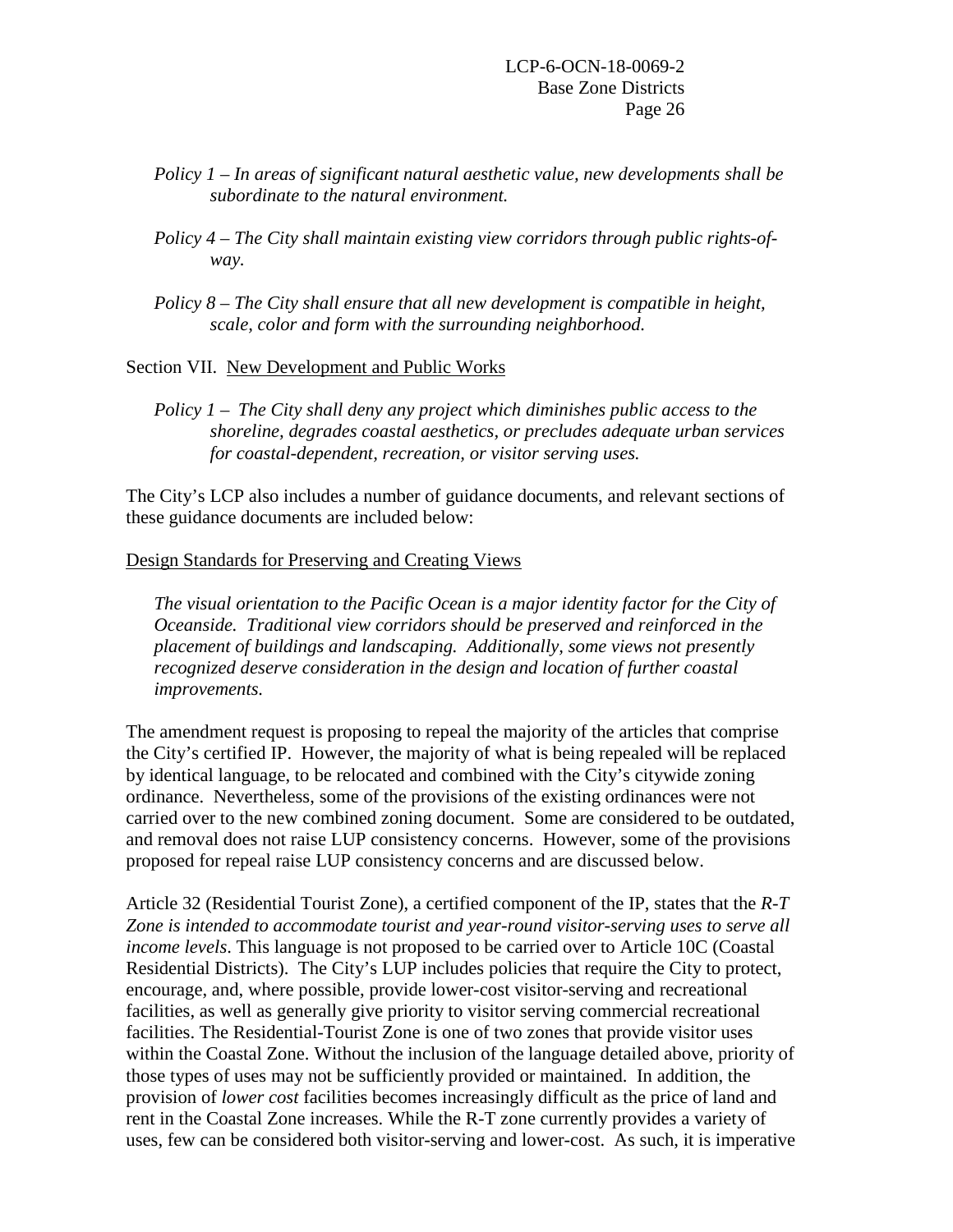that the City maintain the provision that the R-T zone accommodate visitor-serving uses that will serve all income levels. The removal of such language cannot be found as consistent with the certified LUP.

Article 32 (Residential Tourist Zone) and Article 34 (V-C Visitor Commercial Zone) both include a requirement that *buildings located along The Strand should be designed so that when viewed from the beach, the visual impact of the structure is minimized*. This policy language is not proposed to be carried over to Article 10C (Coastal Residential Districts). The Strand is a 10-block region of the City's shorefront that is bounded by The Strand (public road) and the ocean to the west and a coastal bluff to the east. It is a line of development that, due to changes in elevation, is geographically separated from the remainder of the shorefront. The Strand area is primarily developed with residential structures, but also contains the City's municipal pier and a number of park areas. The views to and along this portion of the City represent the quintessential Southern California beach and the area is highly utilized by visitors and residents alike. The City's LUP contains a number of provisions that protect existing views and promote the development of new vantages to and along the ocean. Removal of this provision could allow for development that may result in visual impacts to and along the ocean, inconsistent with the certified LCP.

Article 32 (Residential Tourist Zone) and Article 34 (V-C Visitor Commercial Zone) both contain a provision that requires the City to maintain at least seven (7) permanent access facilities from the nearest public street to the beach. The City's LUP includes a provision that requires new public beach access shall be dedicated along the sandy beach from in conjunction with restoration of the beach or new private development. By removing this above provision, adequate public access cannot be assured, inconsistent with the City's LUP.

Article 14 ("F" Flood Plain Area) provides the only provisions within the City's IP that regulate development within the floodplain. The currently certified provisions limit the types of development permitted within the floodplain to agricultural uses, structures not intended for living purposes, and limited habitable developments designed to accommodate flood conditions. Article 14 also prohibits the excavation or the fill of flow of any waterway. As proposed, the City is repealing Article 14 with no replacement language. Instead, the City has indicated that the Municipal Code contains provisions for development within the floodplain; however, these provisions are not a part of the certified LCP. The City's LUP identifies three areas prone to flooding in the City's Coastal Zone; these include the San Luis Rey River, Loma Alta Creek and Buena Vista Lagoon, and further provisions require the City to minimize risk to life and property in areas of high geologic and flood hazards. Removal of these provisions without the inclusion of any replacement provisions will not protect the City's identified flood prone areas. In addition, in the face of climate change, the policies for the protection of the floodplain will only become increasingly important. Therefore, the repeal of all regulations for development within the floodplain cannot be found consistent with the certified LUP.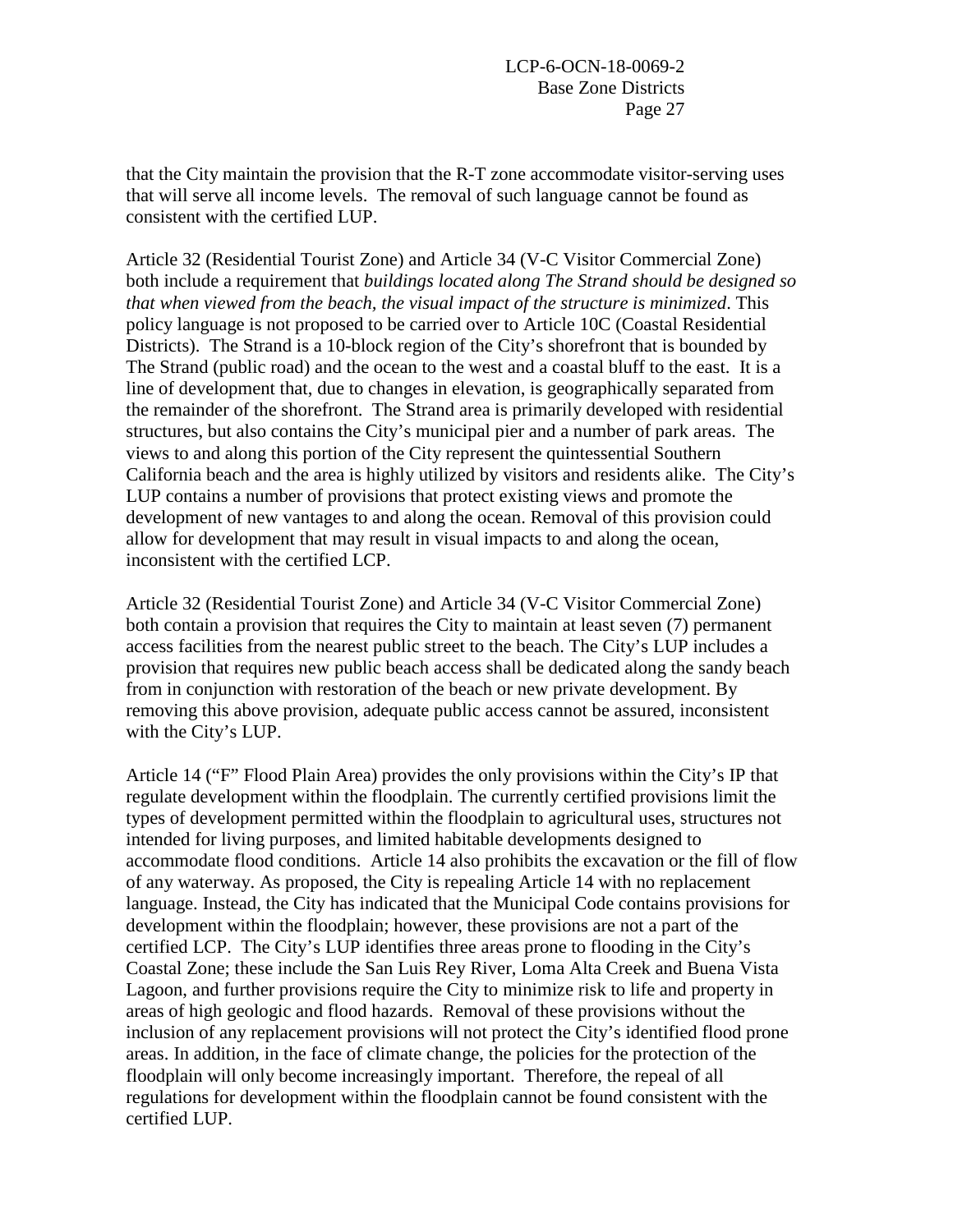### **Articles Proposed for Certification**

The subject amendment request includes the certification of four new articles to be included in the City's IP. As previously discussed, three of the proposed Articles (10C, 11C, 13C) essentially carry over previously certified regulations for residentially, commercially and industrially zoned properties, and include minimal revisions to the certified language. However, the fourth article, Article 30 (Site Regulations), contains a number of new provisions that apply to all or several zoning districts. The provisions of Article 30 range from regulations as simple as exterior materials permitted in residential districts to as complex as the regulation of development when located on steep hillsides. A number of the articles fail to include when a Coastal Development Permit will be required or how consistency with the certified Land Use Plan will be secured.

Section 3002 (Relocated Buildings) would allow for the relocation of existing structures without the issuance of a Coastal Development Permit. The City's LUP prohibits development that either creates or contributes to erosion or geological instability. If the structure is located on a coastal bluff, relocating further seaward could result in additional erosion, geological instability, or increase the need for shoreline protection, all of which are inconsistent with the certified LUP.

Section 3003 (Exterior Material in R Districts) limits the types of materials that can be proposed on the exterior of residential structures to those that have a nonmetallic finish. The LUP includes provisions that require new development to be subordinate to the natural surroundings. The Commission has historically interpreted this policy to restrict proposed structures adjacent to open space areas to colors compatible with the surrounding environment, such as earth tones (A-6-0CN-02-121; CDP No. 6-03-23). Without this requirement, structures may be proposed that include bright coloring in an otherwise natural setting, inconsistent with the certified LUP.

Section 3005 (Nonresidential Accessory Structures) regulates the placement of nonresidential structures on commercial and residentially zoned lots. The provisions of this section include that the structures shall not occupy required front or side yards, shall be limited to 12 feet in height. For residential zones, the size of a proposed structure shall not exceed 6% of the lot. However, the section fails to include regulations for structures proposed within a geologic setbacks, view corridors or public access areas, which may result in impacts to sensitive coastal resources and access, inconsistent with a number of certified LUP policies.

Section 3008 (Swimming Pools and Hot Tubs) includes regulation for construction of pools and spas. The City's LUP protects natural landforms and does not permit new development that either creates or contributes to erosion or geological instability and would include the construction of pools, spa, etc. As proposed, Section 3008 fails to regulate the location of pools and hot tubs on lots that include a coastal bluff. Thus, there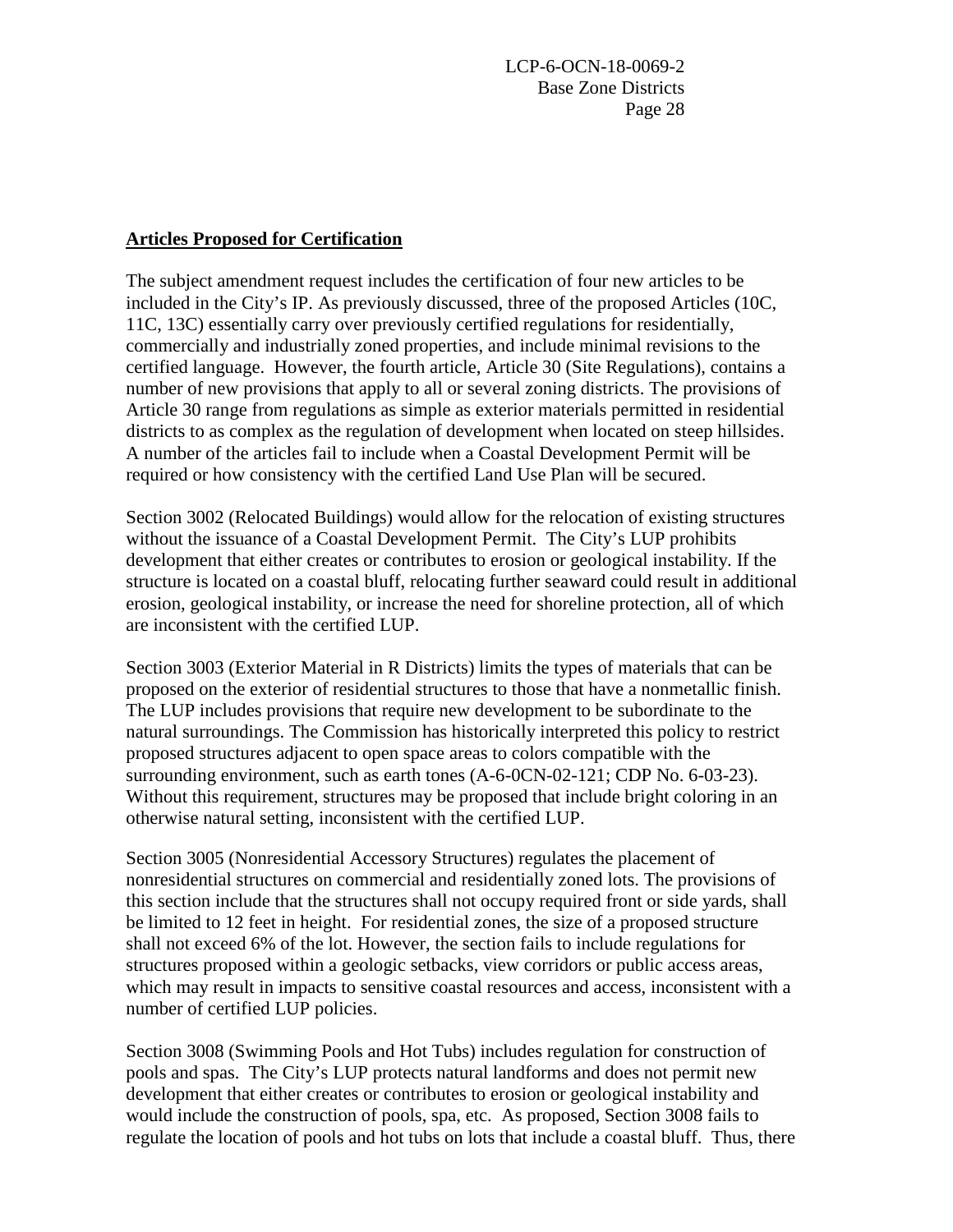is the potential that, based on the proposed regulations, a pool or spa could be sited in a geologically unsafe location, inconsistent with the certified LUP.

Section 3019 (Landscaping, Irrigation and Hydroseeding) includes a number of new provisions that regulate the type of landscaping that is required associated with any new development proposal. The currently certified IP has various landscaping requirements scattered throughout the various zones and well as within Article 17 (General Provisions, Development Standards, Conditions and Exceptions). Generally speaking, the existing regulations are vague and outdated; they contain no discussion on native or drought tolerant plants, nor do they provide any brush management measures or fuel modification requirements. As proposed, Section 3019 would include more modern and detailed regulation for landscaping. However, some of the detail necessary to adequately protect coastal resources, such as brush management requirements, screening of prominent structures, and the prohibition of using invasive vegetation, were not included and the regulations cannot therefore be determined as consistent with the certified LUP.

Section 3020 (Outdoor Facilities) regulates ancillary facilities typically located outside of and in proximity to existing structures. Examples of this include storage containers, outdoor displays of merchandise, sidewalk cafes, and outdoor sales events, to name a few. While this section can generally be found consistent with the LUP, there are two sections that are problematic. As proposed, sidewalk cafes would not have any parking requirements. Section VII of the City's LUP prohibits development proposals from diminishing public access. If the patrons of the sidewalk café do not have adequate parking onsite, they will likely park on the street, potentially usurping public beach parking, inconsistent with the LUP. Additionally, Section 3020 contains regulations for outdoor storage containers. However, the section fails to restrict the containers from being located within required geologic setback areas, biological buffers, or required fuel modification zones. Locating storage containers within these areas could result in impacts to coastal resources, inconsistent with the LUP.

Section 3023 (Underground Utilities) outlines the process for which a proposed development should relocate existing facilities underground. Generally speaking, relocating utilities underground removes visual blights and often results in improved coastal views. However, if the site contains native vegetation or sensitive habitat such as wetlands or coastal bluff, the grading required to underground such utilities could result in significant impacts to coastal resources. As proposed, the section fails to restrict relocating utilities underground when such efforts would result in significant impacts to coastal resources.

Section 3024 (Performance Standards) establishes standards for pollution including noise, vibration, dust, glare, and hazardous materials. The concern with the proposed section relates to the standards placed on light pollution. As proposed, the section regulates glare from glass by restricting the use of mirrored or highly reflective glass. The section further reduces light pollution from security or field lighting by requiring such lighting be directed away from residential areas. However, the LUP includes a number of provisions that protect sensitive habitat areas and wildlife that inhabit these areas. In addition, the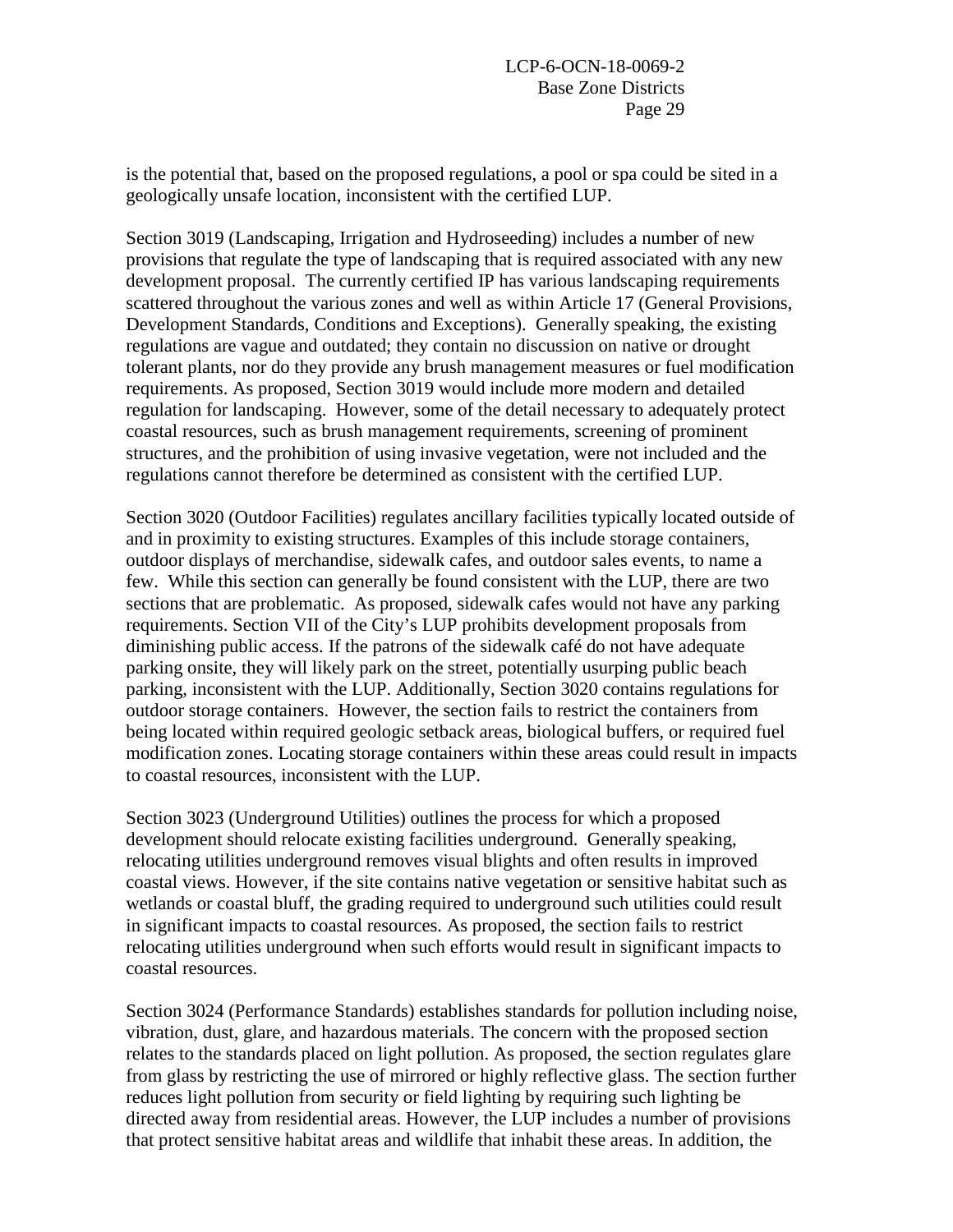Commission has become increasingly concerned with the impacts outdoor lighting has on sensitive avian species. As proposed, the restrictions on glare from glass and outdoor lighting do not address the potentially harmful impacts that lighting could have on wildlife and birds specifically, and is therefore not sufficient to ensure adequate protection of such resources, inconsistent with the certified LUP.

Section 3035 (Live/Work Quarters) allows a portion of existing commercial structures to be developed as living space to accommodate live/work quarters. Allowing the combination of live/work quarters is a fairly new use and can generally be supported by the certified LUP. These types of developments often help reduce vehicle miles travelled, help provide additional housing options and allow for the concentration of development. However, the City's Coastal Zone contains a limited number of areas zoned as Visitor-Serving Commercial. The intent of the Visitor-Serving Zone is to provide recreation-oriented and visitor-serving commercial activities near freeways and major thoroughfares. In addition, a number of the policies contained within Section II (Recreation and Visitor Serving Facilities) of the City's LUP require the promotion of higher priority uses throughout the Coastal Zone. If a live/work quarter is proposed within this zone, the residential portion of the development could potentially usurp vital visitor-serving commercial space inconsistent with the LUP. Similar to Section 3035, Section 3042 (Mixed-Use Plans) contains the regulations for developments that include a mix of uses. The same concerns mentioned above also apply to Mixed-Use Development. Specifically, residential uses may usurp vital commercial space within an area that has been set aside to provide primarily visitor-serving uses.

In conclusion, while a significant portion of the proposed amendment involves the relocation of existing language, concerns have been identified for a number of sections that are either proposed for repeal without replacement. In addition, as identified herein, certification of the amendment as proposed would fail to adequately protect coastal resources; and, cannot be found to be consistent with the certified LUP.

### **PART V. FINDINGS FOR APPROVAL OF THE CITY OF OCEANSIDE IMPLEMENTATION PLAN AMENDMENT, IF MODIFIED**

As detailed above, there are a number of LUP consistency concerns raised by the City's amendment request. As proposed, the City will be repealing the certified residential, commercial/office and industrial zones as well as the general development standards that apply to the majority of development types, relocating them into the City's Citywide Zoning Ordinance; and, in some cases, updating the regulations. While the relocation of certified policies does not result in any consistency concerns, portions of the IP proposed for repeal without replacement could result in impacts to coastal resources, inconsistent with the LCP. In addition, some of the new regulations proposed for certification raise additional LUP consistency concerns. The suggested modifications can be broken into three categories. The first set of nine (9) revisions will reinsert certified regulations proposed for repeal into the IP. Nineteen (19) modifications have been included that revise various sections of Article 30 (Site Regulations) to be consistent with the LUP.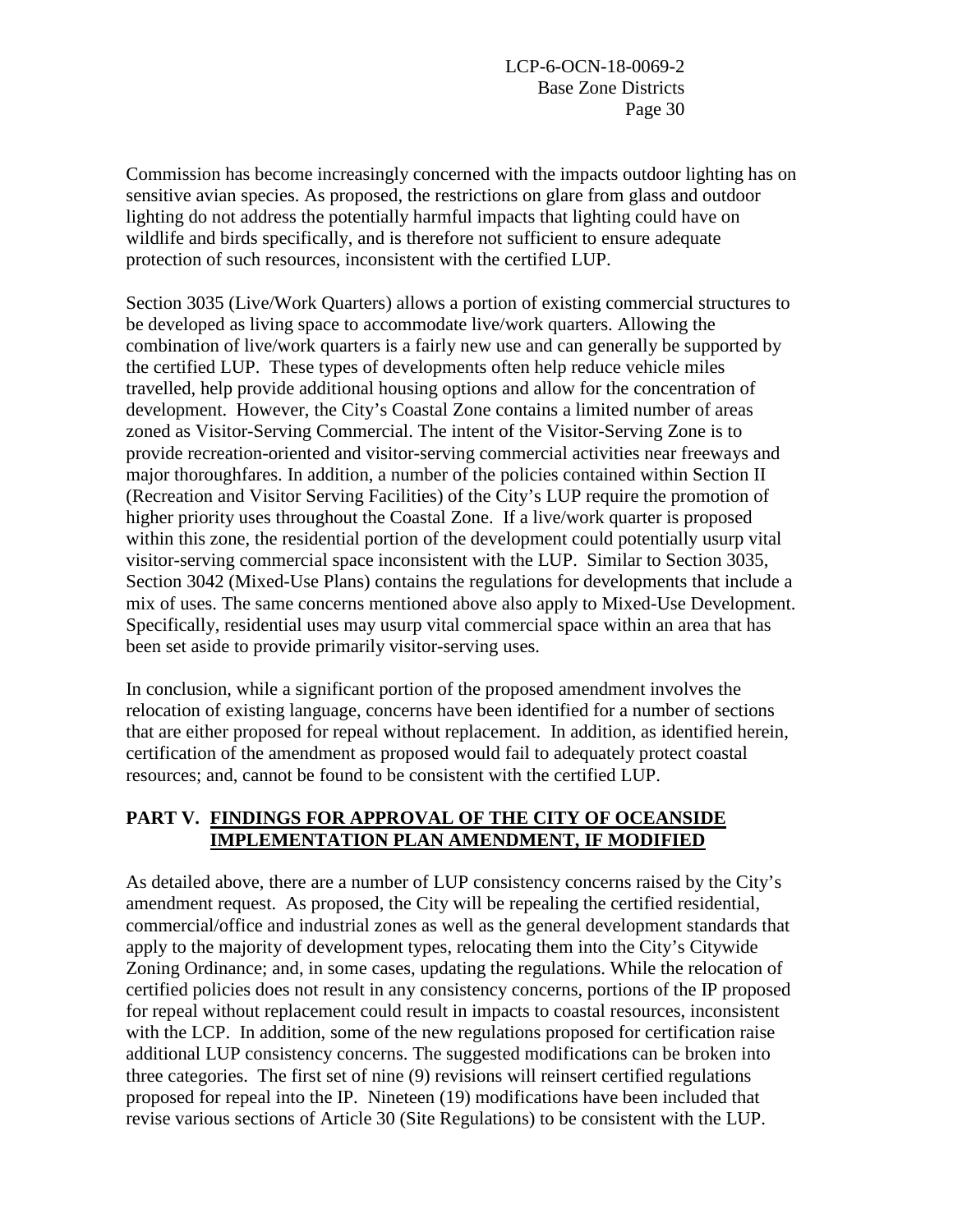The final three (3) revisions are included as clean-up or help clarify the regulations proposed for certification.

**Suggested Modification No. 1** has been included and will add the identified purpose of the R-T (Residential Tourist) Zone, "*to accommodate tourist and year-round visitorserving uses to serve all income levels"* within Article 10C (Coastal Residential Districts). Preserving this language allows for greater assurance that a variety of visitorserving uses will be adequately provided and protected within the Residential-Tourist Zone. **Suggested Modifications Nos. 4 & 11** will reinsert existing language that requires buildings located along The Strand to be designed so that when viewed from the beach, the visual impact is minimized to the maximum extent practicable. This language is a certified part of the existing regulations for residential development. The Strand is a highly utilized area of the City's beachfront that is predominantly developed with residential development. Preserving this policy will help maintain the balance between the private and public uses in the area. **Suggested Modifications Nos. 7 and 31** serve to protect an existing policy that requires a minimum of seven (7) permanent pedestrian access facilities are provided from the first public street on the bluff top to the public beach. Similar to most coastal communities, a significant portion of the City's shorefront is developed with a contiguous row of residential structures that do not provide vertical access from the street to the beach. By preserving this policy, vertical public accessways will be maintained at a minimum of 7 locations within the northern portion of the City.

**Suggested Modification No. 14** reinserts the final sentence of an existing policy that describes the purpose of the VC/CZ Visitor Commercial District. As proposed, the City did not include that the Visitor Commercial District includes the Harbor area, the San Luis Rey River area and the Municipal Pier area. While these three locations are not the only locations where visitor-serving commercial uses should be located, these locations are frequented by the public, and specifically identifying these locations gives priority to visitor-serving commercial uses within these areas. **Suggested Modification No. 17** reinserts specific building setback requirements within the Visitor-Serving Commercial Zone. The City has indicated this language was inadvertently omitted and requested the inclusion of these setbacks into the Visitor-Serving Commercial section of Article 11 (Coastal Commercial District). **Suggested Modification No. 18** adds "*tourist cottage"* back into the allowable uses within the V/C (Visitor-Serving Commercial), C-1 Neighborhood Commercial), and C-2 (Limited Commercial) Zones. While the City's LCP does not include a definition for a tourist cottage, it was a previously allowable use within the commercial zones and is proposed as an allowable use within the R-T (Residential Tourist) zone. To maintain conformity and protect what is a potential overnight accommodation within the CZ, this use has been retained within the coastal commercial zones.

**Suggested Modification No. 32** adds back the policy language previously contained within Article 14 ("F" Floodplain Areas). As proposed, the City repealed Article 14 and did not propose any regulations to replace this article. As previously described, the City's LCP identified three locations within the City's Coastal Zone that are subject to flooding; the San Luis Rey River, Loma Alta Creek and Buena Vista Lagoon. The proposed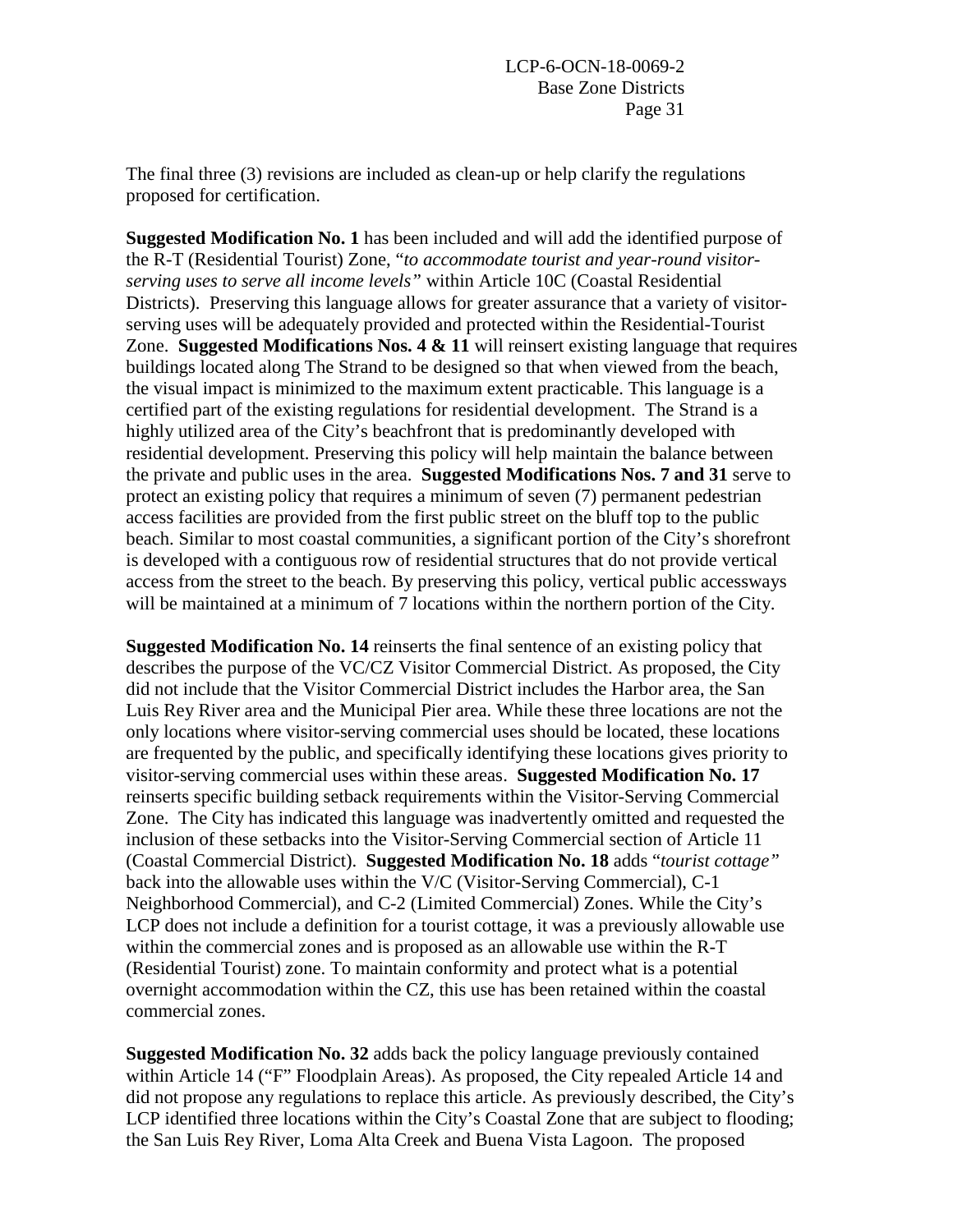modification would carry over the regulations of Article 14 into a new section (Section 3046) within Article 30 (Site Regulations). The regulations restrict development within the floodplain and prohibit the excavation or fill of any waterway. As proposed, the development allowed in the floodplain includes agricultural uses, those structures not designed for living purposes, and limited residential development if designed to be located out of the floodplain or with design standards, such as foundation walls and footings, that will prevent damage to a structure during flood conditions. The Commission acknowledges that residential development is not something the Commission typically supports within the floodplain; however, in this case, the language has been previously certified as consistent with the LUP. More importantly, it has been recognized by the City and the Commission that the City's regulations for development within the floodplain will be updated through the LCP update the City is currently processing. The reinsertion of this language is considered a temporary measure until additional review has been completed by the City, which will develop modern regulations and will incorporate anticipated changes to the floodplain associated with climate change.

The City is proposing the certification of replacement zones for residential (Article 10C), commercial/office (Article 11C) and industrial (Article 13C) uses within the Coastal Zone. While the majority of the language contained within these three articles is taken directly from the previously certified zones, the City is proposing to update and revise some portions of these new articles, a few of which result in LUP consistency concerns. **Suggested Modification No. 2** revises the general criteria for approval of projects located within the residential zones to comply, not only with the General Plan, but also with the Local Coastal Program, when applicable. Through the inclusion of the LCP, the policies of the LCP will be applied to the approval of CDPs. **Suggested Modification Nos. 3, 15, and 19** all revise the regulation of high rise structures. As proposed, high-rise structures could be approved as a conditionally permitted use within the residential, commercial/office and industrial zones. The proposed language includes a number of parameters that must be met to permit high-rise structures, including provisions for height, building bulk, yards, and open space, among others. However, the proposed language does not require that the structure, when located in the Coastal Zone, comply with the regulations specified in the Local Coastal Program. As such, Suggested Modifications Nos. 3, 15, and 19 require that for properties located in the Coastal Zone, any proposal for a high-rise structure must comply with the regulations of the LCP. **Suggested Modification No. 9** revises the City's regulations for fences and walls in the residential zone to require sideyard fencing located on properties between the sea and the first coastal road to be designed to maintain views and fences shall be at least 75percent open. The City has been implementing this provision along its shorefront for over a decade; however, language requiring open sideyard fencing was never included as a part of the LCP. In practice, requiring sideyard fencing to be open helps maintain and create views from Pacific Street to the ocean, consistent with the City's LUP.

**Suggested Modification Nos. 6, 8, 13 and 24** revise the regulations for landscaping within the Coastal Zone. As proposed, the City included some regulation within each land use district and also as a separate section within Article 30 (Site Regulations). As proposed, the language within the land use districts was outdated, required 100%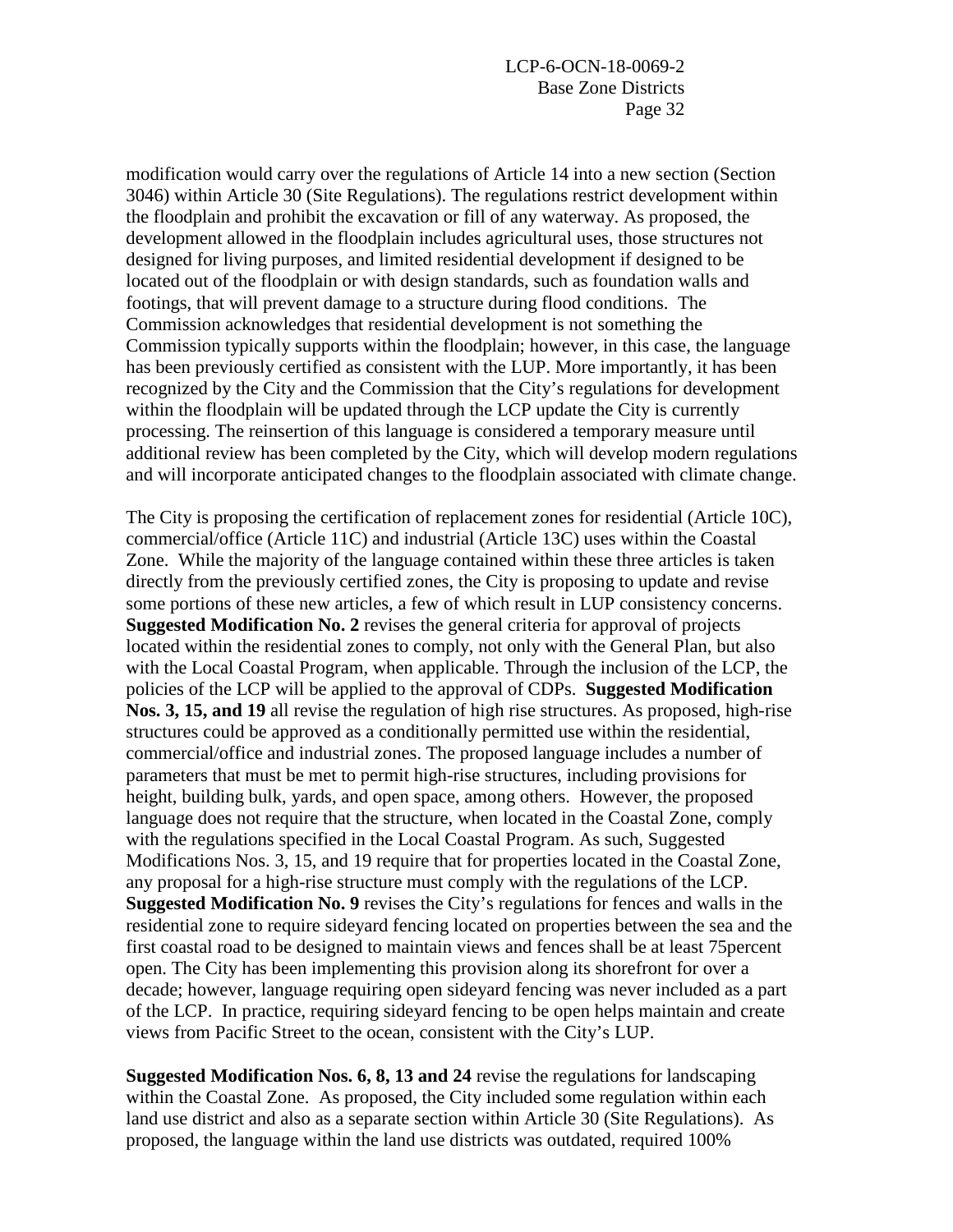irrigation, and did not include the use of native or drought tolerant plant species. As such, Suggested Modifications Nos. 6, 8 and 13 remove the regulations within the various land use districts and instead refer to the more robust section on landscaping contained within Article 30. Therefore, as revised, all landscaping requirements will be contained within one single provision. Additionally, Suggested Modification No. 24 revises Section 3019 (Landscaping, Irrigation and Hydroseeding) to include provisions that require submittal of landscaping plans that shall include fire-resistant, native, non-invasive, drought- and salt-tolerant species, be designed to protect views, and, when development is proposed adjacent to undeveloped land, include measures to provide appropriate fuel modification area. Suggested Modification 24 further requires that when new development is proposed, no brush management shall occur within ESHA. Through the incorporation of these suggested modifications, landscaping within the Coastal Zone will be consistent with the LUP policies that protect Environmentally Sensitive Habitat Areas and will ensure that new development located adjacent to undeveloped land provides adequate fuel modification zones consistent with the LUP.

Article 30 (Site Regulations) contains a number of provisions that raise consistency concerns as proposed. To remedy this, **Suggested Modification No. 20** revises Section 3002 (Relocated Buildings) to clarify that a building proposed for relocation within the Coastal Zone will require the issuance of a Coastal Development Permit (CDP) unless otherwise exempt. Through the inclusion of the CDP process, any relocated building will be reviewed for geologic stability and may not encroach into sensitive habitat, public accessways or within public vantages. **Suggested Modification No. 21** revises Section 3003 (Exterior Materials) of Article 30 to clarify that the exterior of any residential structure located in the Coastal Zone shall be subordinate to the natural environment and the use of colors compatible with the surrounding environment should be used to the maximum extent practicable. To assist in the protection of coastal resources, **Suggested Modification No. 22** revises Section 3005 (Nonresidential Accessory Structures) to prohibit any nonresidential structure from being located within a required geologic setback, habitat buffer, public accessway or scenic view corridor. To ensure the stability of any coastal bluff is maintained when a pool or spa is proposed, **Suggested Modification No. 23** revises the City's provisions to prohibit pools or spas within any required geologic setback area. To ensure that public access are adequately maintained when an outdoor facility is proposed, **Suggested Modification No. 25** revises Section 3020 (Outdoor Facilities) to clarify that sidewalk cafés within the Coastal Zone must provide onsite parking for the outdoor seating. The parking requirement calculation for outdoor cafes will be the same as those for indoor restaurants, allowing any nearby public parking to be maintained for the public. **Suggested Modification No. 26** also revises Section 3020 to clarify that outdoor storage containers shall not be located in areas that may result in impacts to coastal resources, including geologic setbacks, biological buffers, and fuel modification zones. **Suggested Modification No. 27** revises Section 3023 (Underground Utilities) to prohibit the undergrounding of utilities if such activities will result in impacts to ESHA or if located within a biological buffer or a geologic setback area.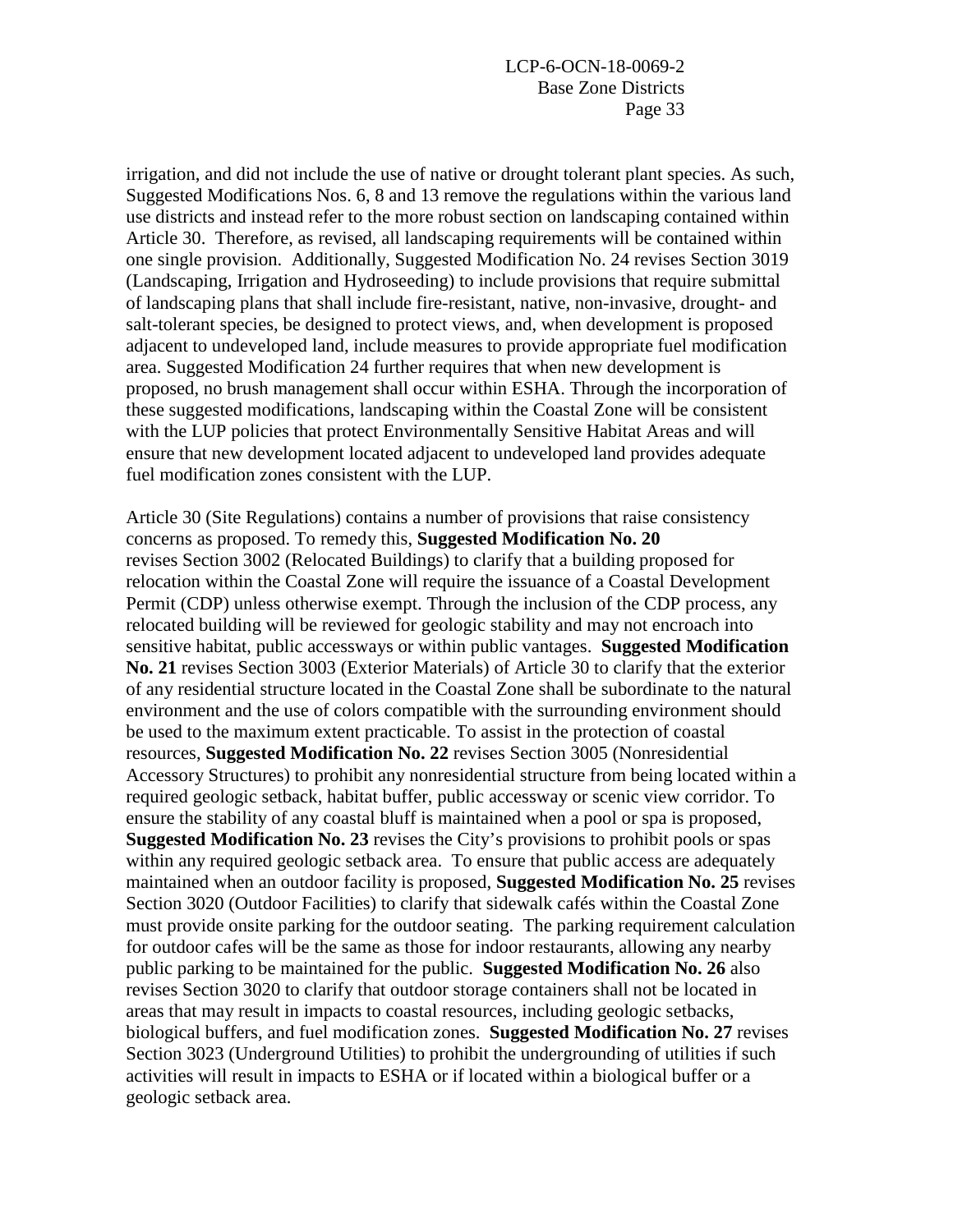As previously discussed, the City's proposed regulations for outdoor lighting and glare from glass were not sufficient to protect sensitive wildlife species inconsistent with the LUP. To remedy this, **Suggested Modification No. 28** revises the City's regulations to further minimize the use of reflective glass, adds regulations for outdoor lighting including limits on light intensity and hazardous wavelengths, and requires the use of best visor and light direction technology. Finally, **Suggested Modifications Nos. 29 & 30** revise the City's regulation of Live/Work Quarters and Mixed-Use Plans to require that higher-priority visitor-serving commercial uses are maintained when a Live/Work quarters or a Mixed-Use development is proposed in the (V-C) Visitor-Serving Commercial Zone.

The remaining suggested modifications have been included to eliminate duplicative regulations and to make a revision requested by the City. **Suggested Modification Nos. 5 & 10** have been included to resolve conflicting provisions for horse yards in residential zones. While the regulation of horse yards has minimal, if any, application in the Coastal Zone, in order to eliminate any unnecessary confusion, the modifications will eliminate the regulations for horse yards contained within the residential zone and replace them with a reference to the preferred regulations contained within Section 3034 (Animals) of Article 30. **Suggested Modification No. 12** has been included at the City's request and relocates the provision for exceptions to height limits from Article 10C (Coastal Residential Districts) into Article 30.

Revisions that can be approved as submitted include the repeal of Article 14.5, which contains the currently certified regulation for development of hillsides. The amendment subsequently proposes the certification of Section 3039 (Hillside Development Provisions). Article 14.5 is outdated and does not provide adequate regulation for hillside development. Section 3039 is more robust and modern and provides additional regulation for hillside development, and can therefore be approved as submitted. The City is also proposing the repeal of Article 41C (Use Permits – Coastal Zone). This article contained all of the conditionally approvable development types for Coastal Zone properties. However, conditionally approved uses are now incorporated into the permitted uses within each respective base zoning district and the repeal of Article 41C does not raise any LUP consistency concerns.

In summary, the Commission recommends certification of the IP provisions as modified including general provisions that call out when a Coastal Development Permit is required, or when consistency with the LCP needs to be determined when a number of different development types such as fencing, pools, utilities, non-residential accessor structures are proposed adjacent to sensitive coastal resources. Additionally, specific revisions have been included that more adequately protect coastal resources when development is proposed within the floodplain or within the wild/urban interface. Revisions has also been included to identify the types of landscaping appropriate in the Coastal Zone, address require that outdoor lighting be limited to the least amount necessary for security. Therefore, as modified, the Commission finds the implementation plan, as modified, meets the requirements of, and conforms with the certified Land Use Plan, and the revised implementation plan may be approved.